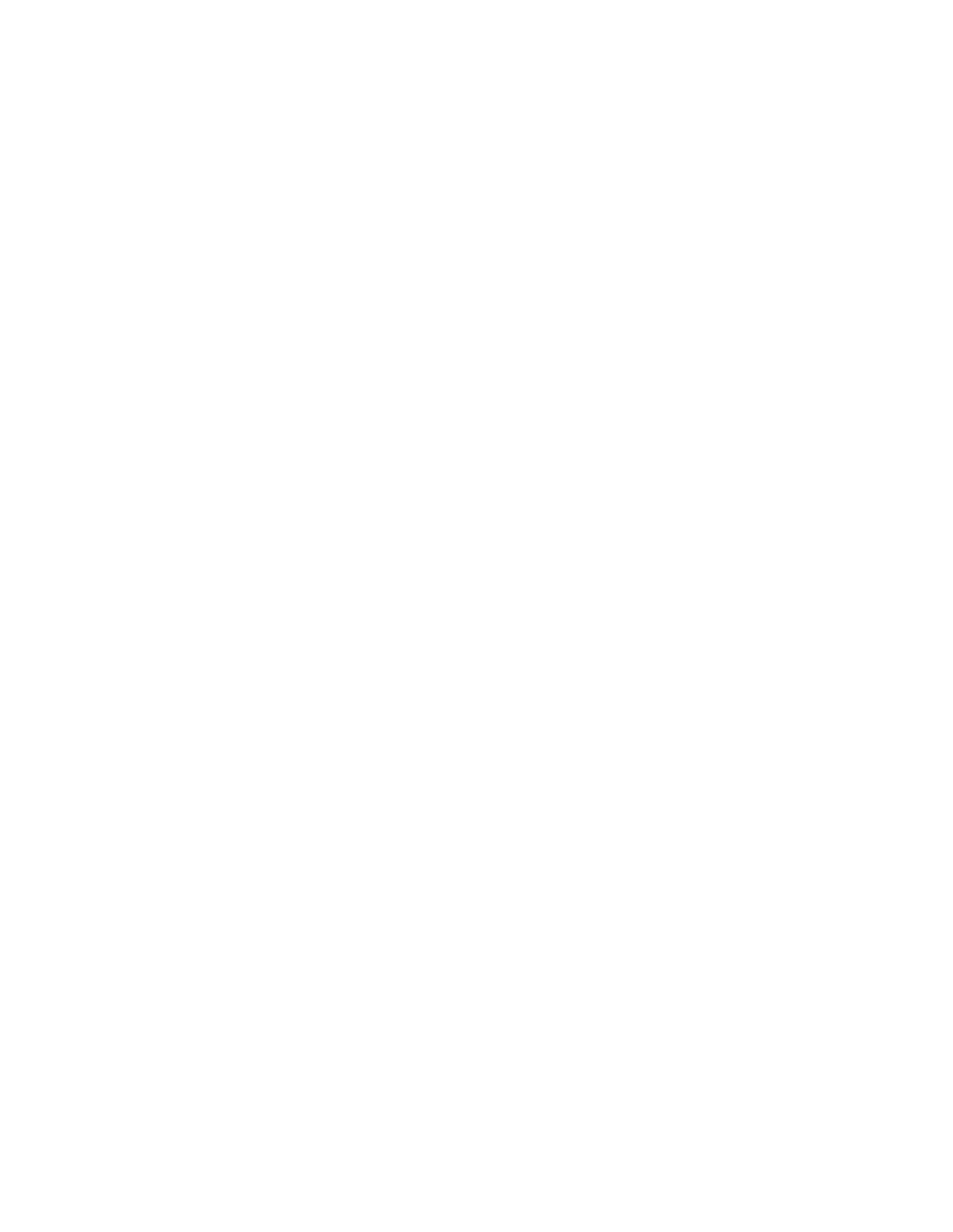**LBNL-49659 Checkpoint Requirements-V1-8 May 2, 2002**

# **Requirements for Linux Checkpoint/Restart**

Jason Duell Paul Hargrove Eric Roman

**Approved for public release**

**Lawrence Berkeley National Laboratory Berkeley, CA 94720**

This work was supported by the Director, Office of Science, Office of Advanced Scientific Computing Research, U.S. Department of Energy under Contract No. DE-AC03-76SF00098.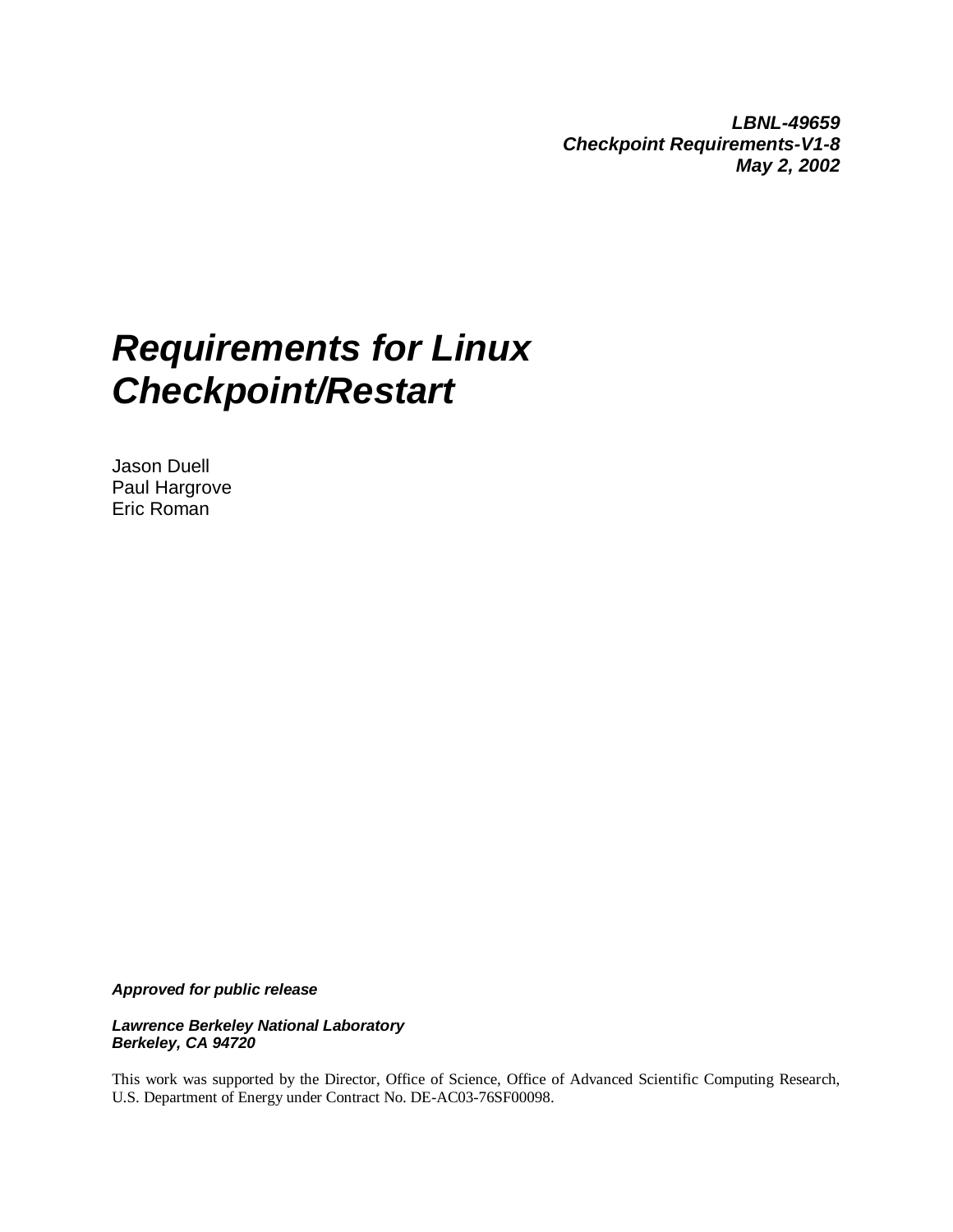## DISCLAIMER

This document was prepared as an account of work sponsored by the United States Government. While this document is believed to contain correct information, neither the United States Government nor any agency thereof, nor The Regents of the University of California, nor any of their employees, makes any warranty, express or implied, or assumes any legal responsibility for the accuracy, completeness, or usefulness of any information, apparatus, product, or process disclosed, or represents that its use would not infringe privately owned rights. Reference herein to any specific commercial product, process, or service by its trade name, trademark, manufacturer, or otherwise, does not necessarily constitute or imply its endorsement, recommendation, or favoring by the United States Government or any agency thereof, or The Regents of the University of California. The views and opinions of authors expressed herein do not necessarily state or reflect those of the United States Government or any agency thereof or The Regents of the University of California.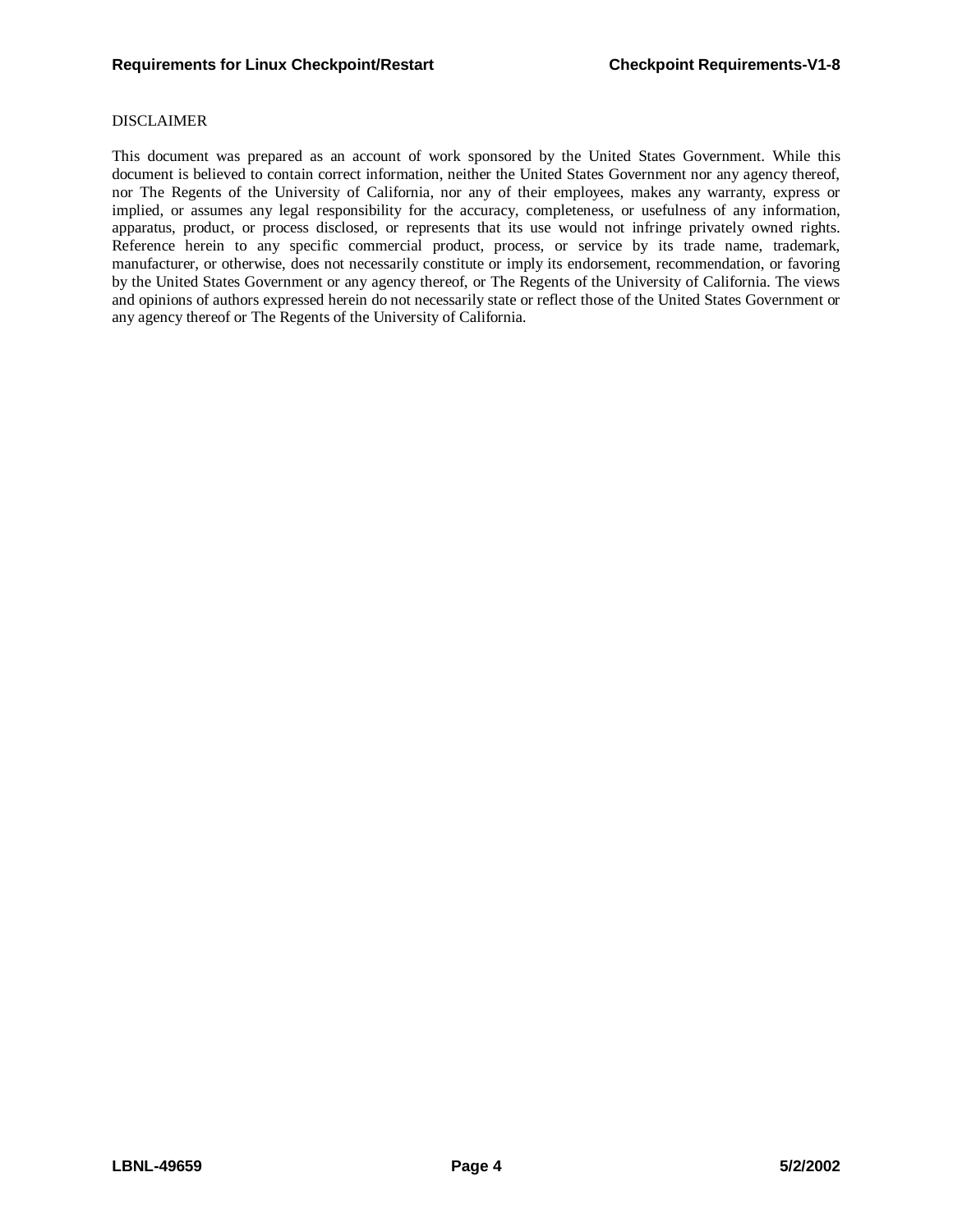# **Revision History**

## **Revision 01 (February 20, 2002)**

First externally released version.

# **Revision 02 (February 26, 2002)**

Added corrections from LBNL reviewers. Added features table to S2.

## **Revision 03 (May 2, 2002)**

Fixed a duplicated requirement and a numbering error. Clarified description of wait() behavior. Clarified handling existing object files.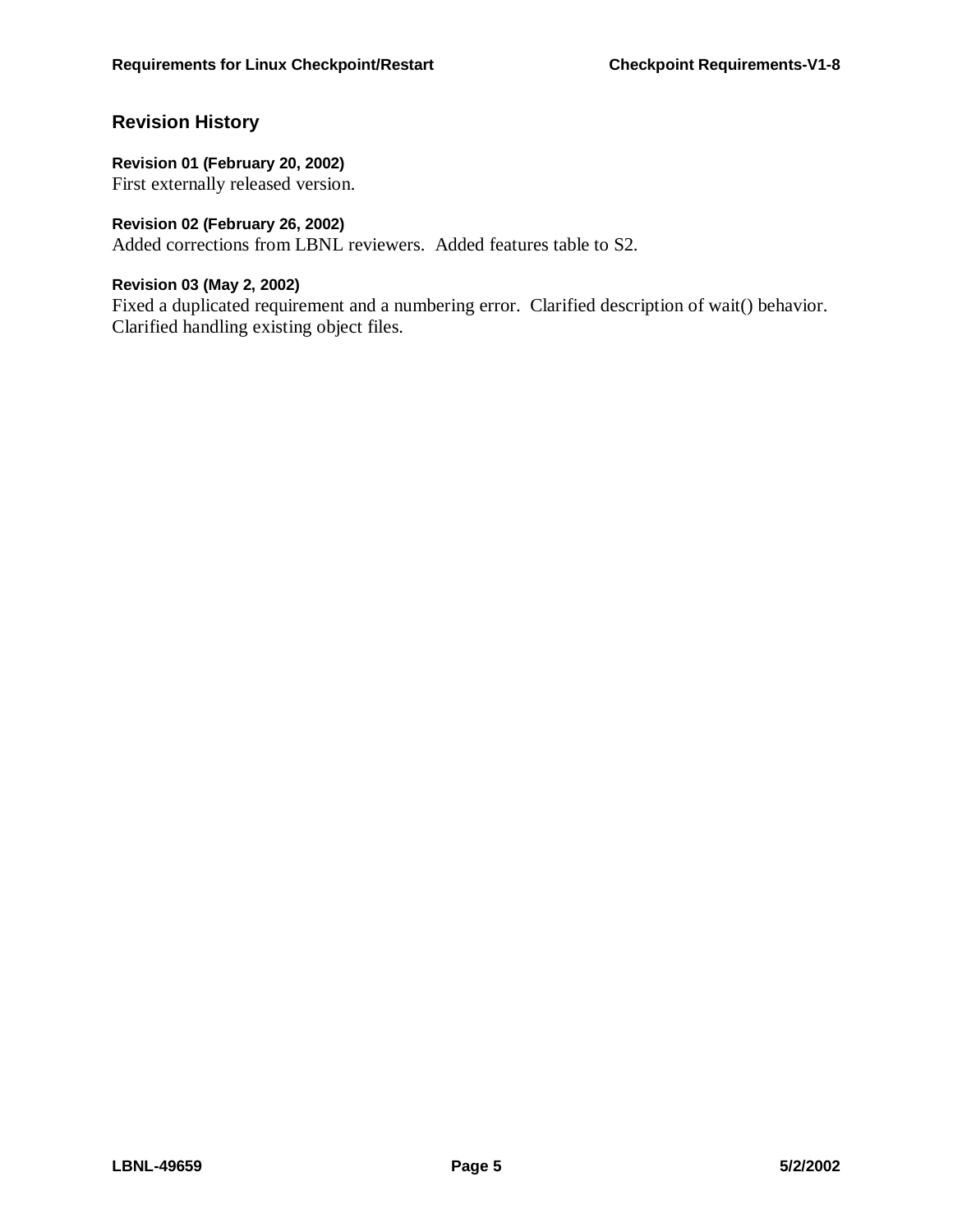# Contents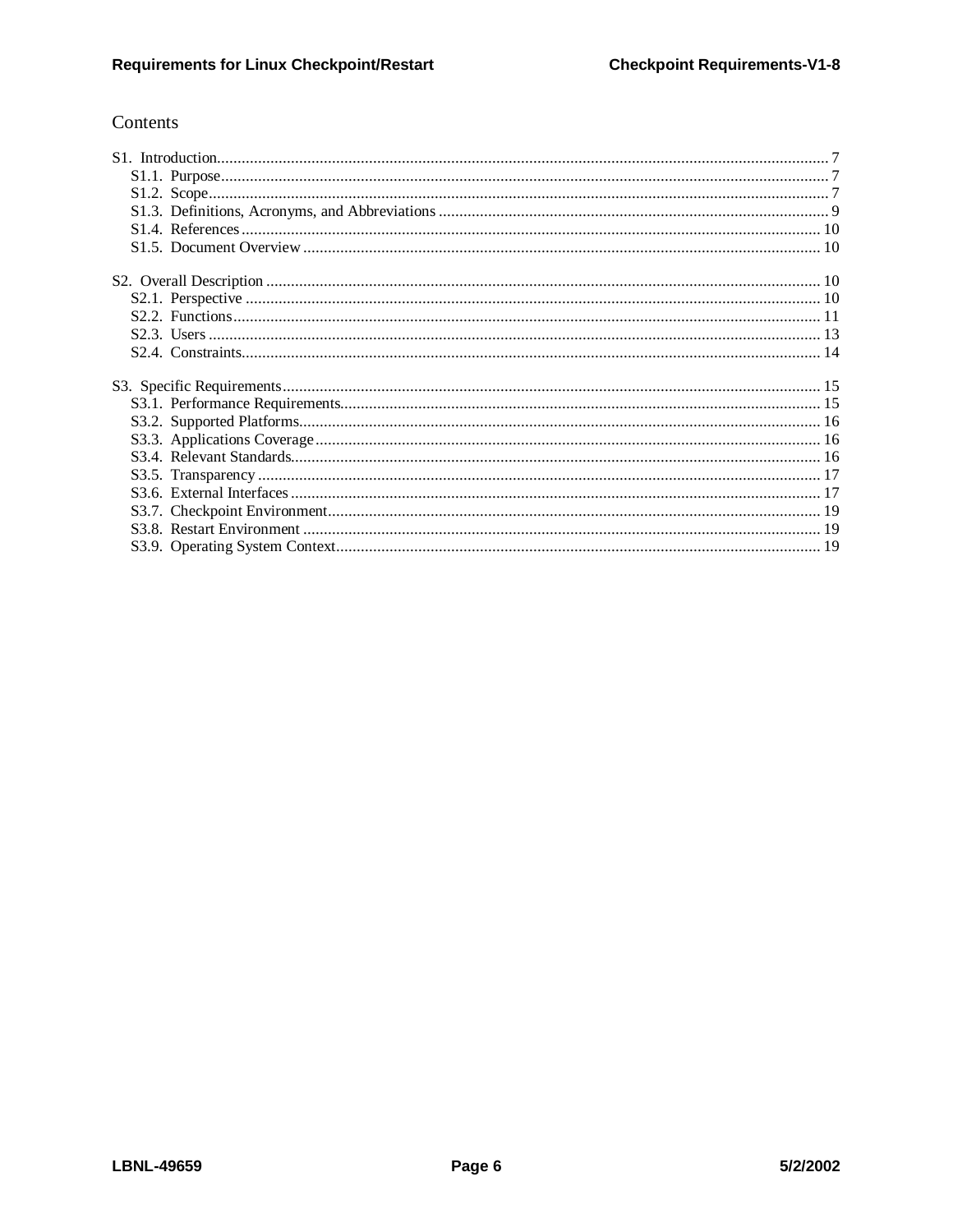# **Requirements for Linux Checkpoint/Restart**

# **S1. Introduction**

## **S1.1. Purpose**

This document has 4 main objectives:

- Describe data to be saved and restored during checkpoint/restart
- Describe how checkpoint/restart is used within the context of the Scalable Systems environment, and MPI applications
- Identify issues for a checkpoint/restart implementation
- Sketch the architecture of a checkpoint/restart implementation

## **S1.1.1. Audience**

This document is written for:

- Developers within the *Checkpoint/Restart Team*, who need to understand the scope of a checkpoint/restart implementation
- *Scalable Systems participants*, who use checkpoint/restart with other Scalable Systems software
- *Developers* of checkpoint/restart for other operating systems, looking for baseline requirements from which they can develop their own checkpoint/ restart, and
- *Users* of the checkpoint/restart interfaces.

## **S1.2. Scope**

## **S1.2.1. Name**

This document describes requirements pertaining to *Checkpoint/Restart for Linux* (abbr. CR). CR is a component SciDAC Scalable Systems Software Checkpoint/Restart Project.

## **S1.2.2. Boundary**

The Scalable Systems Checkpoint/Restart Project seeks to provide checkpoint/restart for MPI applications running on Linux clusters under the Scalable Systems Software. This work is broken down into 4 main areas:

- Checkpoint/Restart for Linux (CR)
- Checkpointable MPI Libraries
- Resource Management Interface to Checkpoint/Restart
- Development of Process Management Interfaces

This document describes Checkpoint/Restart for Linux (CR). The 3 remaining areas are described elsewhere (see section S1.4. for references).

CR is an operating system component that provides checkpoint and restart services to processes. A checkpoint service takes a running application and saves it to a file. A restart service reads the data saved during a checkpoint, restores the state of the application, and continues to execute the application. The application, in most cases, remains unaware that there was any interruption to its execution.

CR is designed for scientific computing applications. These applications may be divided into two types: serial applications and parallel applications. For the purposes of this document, a serial application is an application that executes under a single instance of a Linux kernel. Creating a valid context fileset for a serial application require no coordination with processes running on remote nodes.

Most parallel applications are written using an MPI (Message Passing Interface) library. Checkpointing these applications requires modifications to the MPI library. The MPI library must be modified to coordinate the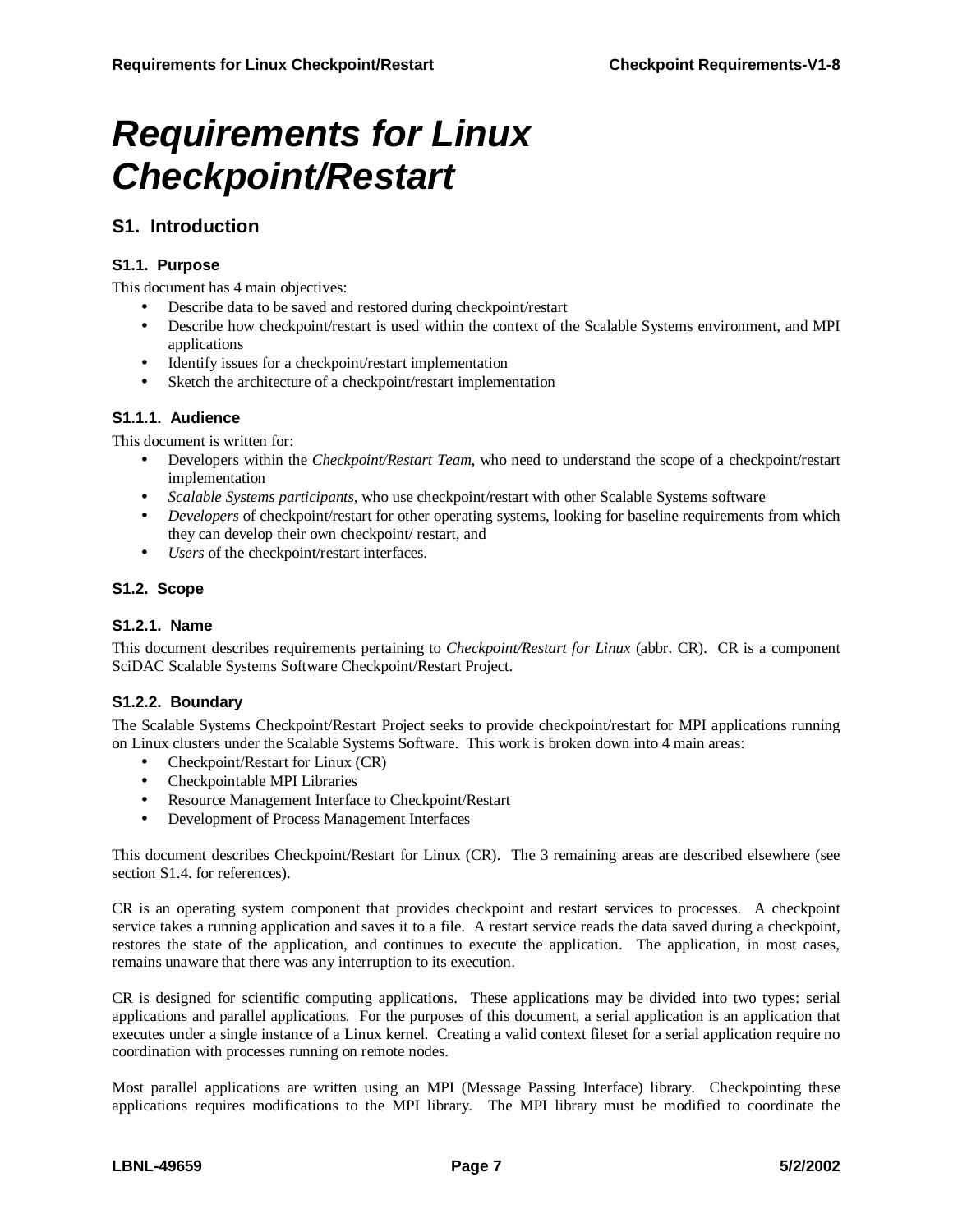execution of an application so that a consistent distributed checkpoint may be taken. The necessary modifications will be described in a separate document. (See S1.4. for references)

Full integration of checkpoint/restart into a resource management system requires interfaces to a scheduler, queue manager and process manager. These interfaces will be described in the Scalable Systems Software Specification (See S1.4. for references)

## **S1.2.3. Goals**

#### **S1.2.3.1. Develop CR for parallel MPI jobs under Linux**

The main goal of the Checkpoint/Restart project is to implement checkpoint/restart for Linux. This project's focus is on clusters used for high-end scientific computing.

#### **S1.2.3.2. Integrate into Scalable Systems framework**

Another goal is to add full support for checkpoint/restart to the interfaces and subsystems defined by the Scalable Systems Software ISIC.

#### **S1.2.3.3. Document Checkpoint/Restart Design**

A major goal of this project is to produce a fully documented design and implementation. Although production implementations of checkpoint/restart exist, there is little or no public documentation describing their internals. We will equip those seeking to implement checkpoint/restart for other operating systems with the knowledge they require to be successful.

#### **S1.2.3.4. Higher utilization**

Checkpoint/restart seeks to improve the utilization of cluster systems. We plan to integrate checkpoint/restart with scheduling systems optimized for checkpoint/restart. We also plan to write a set of job management utilities for fast system startup and shutdown.

#### **S1.2.3.5. Transparent**

We want checkpoint/restart to be completely transparent to applications programmers and end users. Most users should not need to change any of their application code to make their applications checkpointable.

Our kernel checkpoint/restart does not interact with application-implemented checkpoint/restart (see section S2.4.4. for more information.)

## **S1.2.4. Scenarios for Checkpoint/Restart**

#### **S1.2.4.1. Scenarios from System Managers**

**Large Systems Management:** Checkpoint/Restart is often listed as a requirement for supercomputer procurements. By implementing checkpoint/restart for Linux clusters, we hope to bring Linux clusters one step closer to full adoption in this demanding environment.

**Job Preemption:** Checkpoint/Restart is a mechanism to preempt running jobs. UNIX kernels suspend running jobs by simply removing them from the list of runnable processes. Virtual memory, and many other system resources, is not freed until the job exits. UNIX provides no way to free the virtual memory consumed by a process. Sites seeking to timeshare large jobs must provide large amounts of virtual memory. Checkpoint/restart provides a way around this limitation. Checkpoint/Restart allows the virtual memory allocated to a job to be completely freed to another job.

**Multiuser scheduling:** Multiuser, or gang, scheduling is the main scenario for job preemption on parallel systems. By preempting large jobs running in parallel, the scheduler may interleave the execution of shorter jobs with large running jobs.

**Multiplexed Batch Queues:** Some sites use checkpoint/restart as a means to multiplex their queue configurations. At these sites, queues are not always runnable. A large job queue may only be open at night, or on the weekends; jobs from smaller or shorter queues may only be favored during the day. During transitions between queue schedules, checkpoint/restart is used to save the work accomplished in the old queue, and restore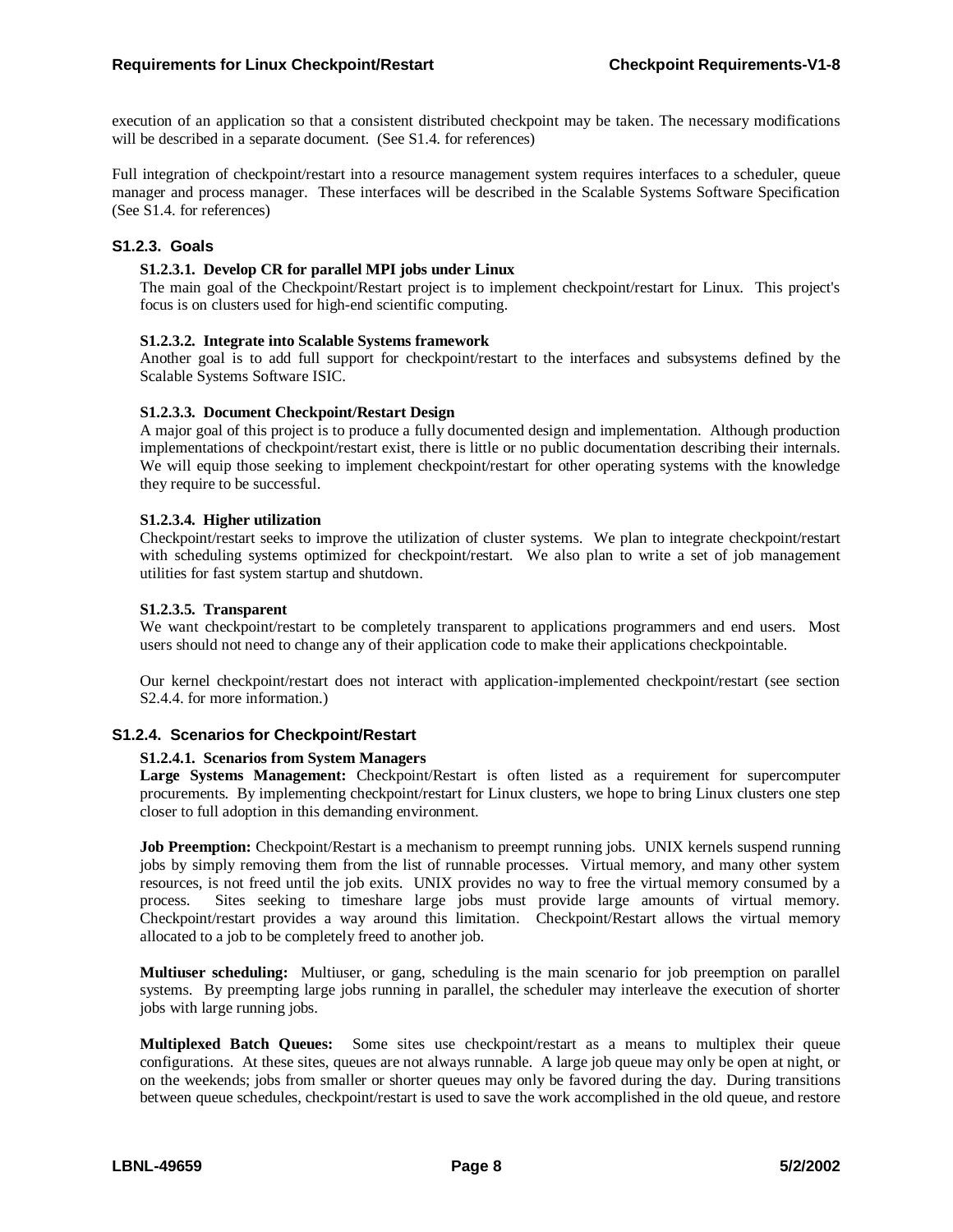the work done in the new queue. This allows for a level of flexibility in queue scheduling not present at sites without checkpoint/restart.

**Process Migration:** Checkpoint/restart is a simple mechanism for process migration across nodes. Process migration is the act of transferring a UNIX process from one node to another. Process migration is sometimes used by existing systems to move jobs from slower to faster nodes. On other systems, the scheduler uses migration to pack running jobs into a more efficient topology.

#### **S1.2.4.2. Scenarios from Applications Programmers**

**Coverage:** Checkpoint/restart should be applicable to a broad range of applications. Ideally, checkpoint/restart would be available for every application running on a system.

**Transparent:** Checkpoint/restart should have little visibility to users or applications. Application execution should produce the same results whether or not the application was checkpointed.

**Effort required to make checkpointable applications:** Although conceptually very simple, checkpoint/restart is very difficult to implement. Applications may have special requirements that a kernel-level checkpoint/restart cannot address. Some effort may be required on the part of applications programmers to exploit checkpoint/restart. It is desirable to keep the involvement of applications programmers with checkpoint/restart to a minimum.

**Fault tolerance:** Although fault tolerant applications are not the main goal of this project, we recognize that fault tolerance roles do exist for checkpoint/restart. This implementation attempts to address simple fault tolerance requirements, but makes no claim to completeness in this area.

#### **S1.2.5. Impact**

**Lower wait time**: The scheduler may use checkpoint/restart to preempt long running jobs, and allow shorter jobs to run in their place.

**System utilization**: Utilization is the fraction of available CPU time consumed by user applications. Checkpoint/restart improves system utilization by allowing greater flexibility in the ordering of jobs. Running jobs may be suspended and replaced with jobs currently in a wait queue.

**Increase available CPU time**: Checkpoint/restart increases the amount of CPU time deliverable to applications. Systems administrators may use checkpoint/restart to drain a system of running jobs. With checkpoint/restart, systems administrators don't have to wait for running jobs to terminate before performing a shutdown. The administrator simply checkpoints the jobs, reboots the system, and restarts the jobs. The jobs continue as though the system reboot had never occurred. This eliminates idle time spent in a long "queue draining" period.

## **S1.3. Definitions, Acronyms, and Abbreviations**

| <b>Application:</b><br>CLI: | Applications are what users run or the code that they develop.<br>Abbreviation for command line interface.                                                                                                                                                                                 |
|-----------------------------|--------------------------------------------------------------------------------------------------------------------------------------------------------------------------------------------------------------------------------------------------------------------------------------------|
| <b>Context file:</b>        | Output of a checkpoint call. This is the file where information necessary to restart a process is<br>stored.                                                                                                                                                                               |
| CR:                         | Abbreviation for Checkpoint/Restart for Linux.                                                                                                                                                                                                                                             |
| Node:                       | A computer with memory accessible only to itself, running a single instance of the operating<br>system kernel.                                                                                                                                                                             |
| <b>Process:</b>             | A POSIX process, as implemented by Linux.                                                                                                                                                                                                                                                  |
| <b>Resource:</b>            | A data structure or other object within the kernel that must be obtained to restart a process or<br>session.                                                                                                                                                                               |
| <b>Restore:</b>             | Read information from context fileset and act on the kernel so it is consistent with this<br>information. Restore operations take place only while a process or session is restarted.<br>Ideally, a restore operation does not expose changes in data, the checkpoint, or original process |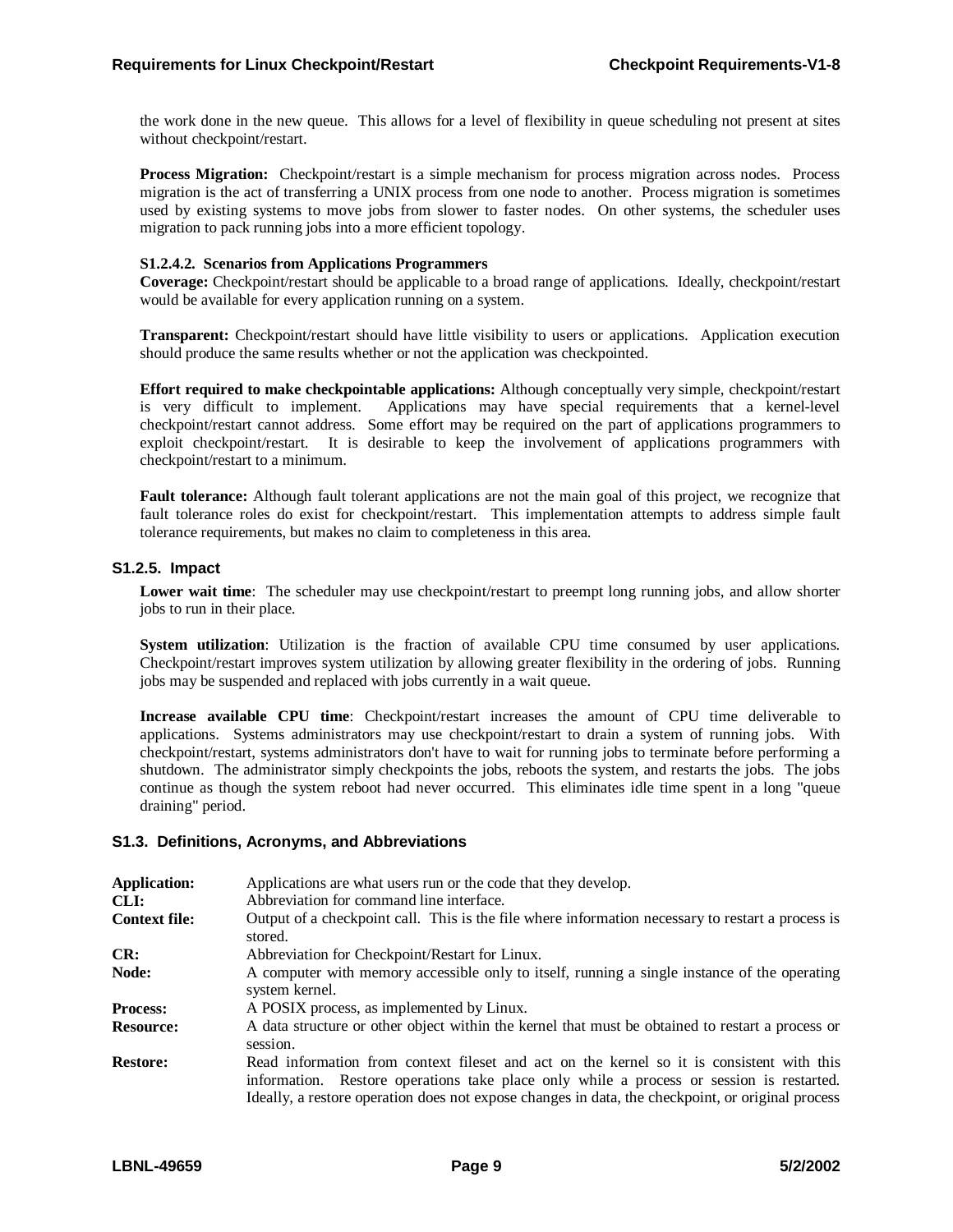|                     | termination to the application programmer.                                                     |  |  |  |
|---------------------|------------------------------------------------------------------------------------------------|--|--|--|
| Save:               | Write information to context fileset. Save operations take place only while a process is being |  |  |  |
|                     | checkpointed.                                                                                  |  |  |  |
| <b>Session:</b>     | A POSIX session, as implemented by Linux.                                                      |  |  |  |
| Slow system call:   | Defined by POSIX. Slow system calls are calls that can block for a very large amount of time,  |  |  |  |
|                     | such as wait(), sleep(), select(), and pause().                                                |  |  |  |
| <b>Utilization:</b> | The fraction of available CPU time consumed by user applications                               |  |  |  |

#### **S1.4. References**

- 1. CVS Repository. These files are available to Checkpoint/Restart developers with access to the CR CVS repository. Available as checkpoint-docs from FTG CVS server.
	- CR.TEST. Testing plan for CR
	- CR.PLAN. Project plan
	- CR.SURVEY. Evaluation survey
	- CR.SPEC. Detailed specification for CR
	- CR.MPI. Description of MPI
- 2. Checkpoint/Restart Web Page. http://www.nersc.gov/research/ftg/checkpoint/
- 3. Gropp, W., Snir, M., Nitzber, B., and Lusk, E. MPI: The Complete Reference. (MIT Press, 1998)
- 4. Scalable Systems Software Interface Specification. Not currently available. See http://www.csm.ornl.gov/scidac/ScalableSystems for more information.

#### **S1.5. Document Overview**

The remainder of this document is divided into two sections: Section 2 provides a summary description of the kernel checkpoint/restart implementation. Section 3 delves into detailed requirements for the implementation.

Section S2.1. describes the main interfaces to CR. S2.2. describes the main functions that CR is expected to perform. S2.3. lists characteristics of the users of CR. S2.4. lists constraints imposed on the implementation.

Section S3.1. describes performance requirements on checkpoint/restart. S3.2. describes our supported platforms. S3.3. lists checkpointable applications. S3.4. describes standards conformance. S3.5. lists requirements for transparency. S3.6. describes the outside interfaces to CR. S3.7. and S3.8. describe the environment necessary for checkpoint/restart to function. S3.9. describes data structures and kernel semantics that must be dealt with.

## **S2. Overall Description**

#### **S2.1. Perspective**

CR exists inside some overall framework for resource management. Typical applications are supported by checkpoint/restart without any intervention from the user or the application programmer. Applications with unique needs may use a special API to handle checkpoint signals. Systems programs, such as schedulers, manage checkpoint/restart operation through system calls. Operators invoke checkpoint/restart through command line interfaces. User libraries, such as MPI, interact with checkpoint/restart through APIs.

## **S2.1.1. System Call Interface**

A system call interface provides the triggers for checkpoint/restart operations. The system call libraries must identify the processes or sessions that must be checkpointed, as well as the type of checkpointing to be performed. Through system-initiated checkpoints, a shell, or other utility, may invoke the checkpoint or restart system calls to request that a checkpoint of a given process or session be taken. Through application-initiated checkpoints, applications request that the kernel take a checkpoint of them.

#### **S2.1.2. Application Programmers Interface**

An API provides applications programmers with hooks to assist checkpoint/restart. These hooks allow the application to block off code sections where checkpoints are not permitted. The hooks also give applications a chance to respond to checkpoint/requests, and take appropriate action.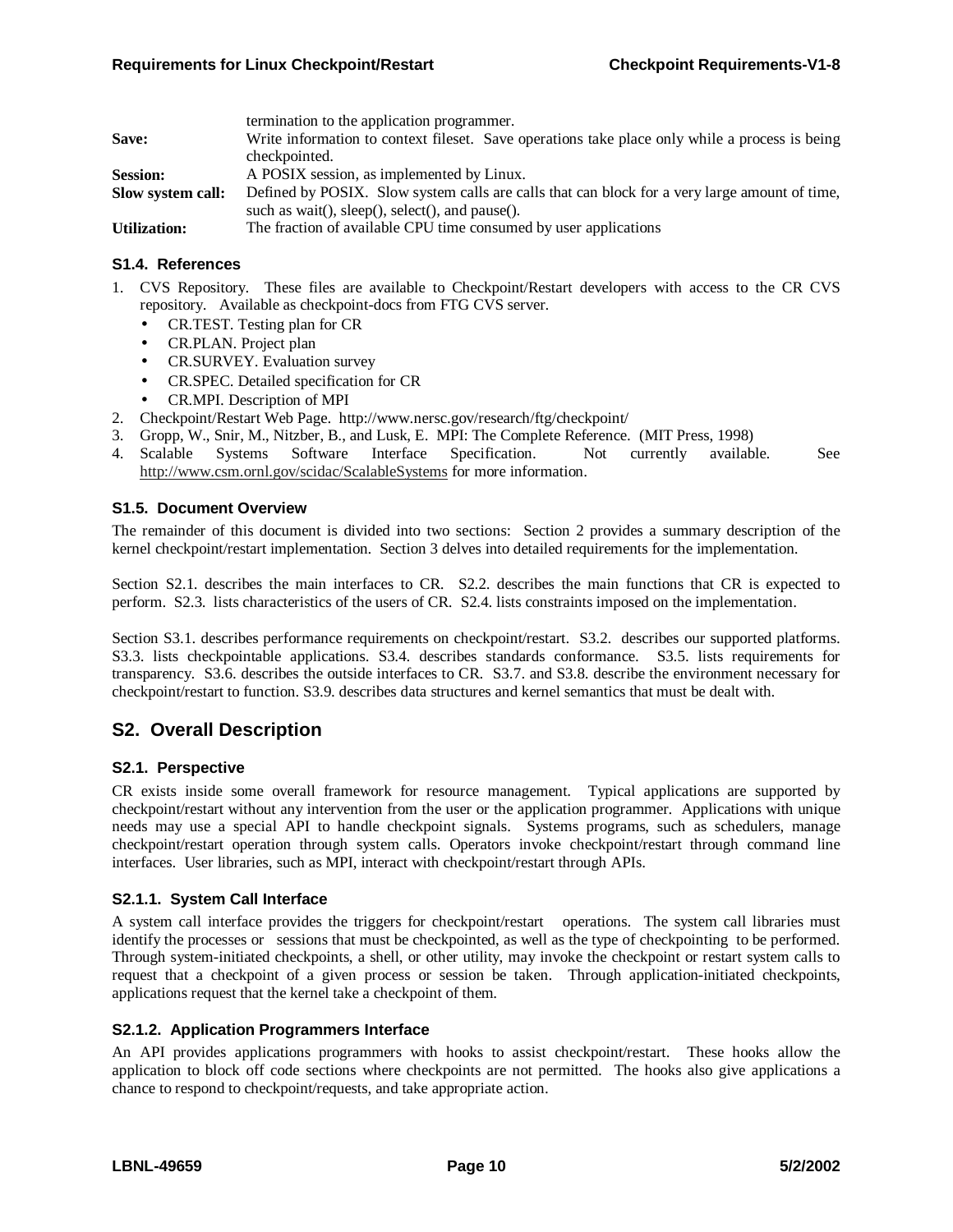## **S2.1.3. Command Line Interface**

A command line interface to the checkpoint/restart system calls provides systems administrators and other users a means to request checkpoints of applications be taken.

#### **S2.1.4. MPI Library Interface**

The MPI libraries require notification that checkpoints must take place. These notifications are necessary so that the MPI library may coordinate processes across nodes, so that consistent checkpoints are possible.

#### **S2.1.5. Scalable Systems Interface**

The Scalable Systems components require ways to send checkpoint requests to checkpointable components. Scalable Systems components must also be made aware that checkpoint/restart is possible on a system. The scheduler requires a way to initiate a checkpoint or restart, and it requires a way to decide when to use checkpoint/restart. The queue manager provides users with interfaces to request that a checkpoint be taken, or request that a checkpointed job resume execution. A process manager provides interfaces to the checkpoint/restart functions in the underlying operating system.

NOTE: This document attempts to address the needs of the Scalable Systems Software. Since Scalable Systems Software is incomplete at this time, full interfaces to checkpoint/restart are described in other documents. See S1.4. for references.

#### **S2.2. Functions**

#### **S2.2.1. Functional Requirements**

#### **S2.2.1.1. Checkpoint**

The checkpoint function must take a running job and store all state information about the job into a context fileset. First, checkpoint notifies the job that a checkpoint is to occur. The job may then take whatever actions are necessary to guarantee a consistent checkpoint. When the job returns control to checkpoint, checkpoint then stops the job, and creates the context file set. After the context file set is written, the job is either terminated or allowed to continue executing.

#### **S2.2.1.2. Restart**

A restart operation restores a running job to the kernel by reading a context fileset and recreating the jobs state. After reacquiring any resources necessary for the job (PID, virtual memory, etc.), restart notifies the job that it has been restarted.

#### **S2.2.1.3. Suspend**

The suspend function stops a job's execution, without writing most of the operating system context to disk. Suspend is the main mechanism for preemption in situations where the overhead with a full checkpoint is too high, and job persistence across reboots is unnecessary. This function exists as a compromise between a simple SIGSTOP approach, and a full checkpoint.

#### **S2.2.1.4. Resume**

The resume function restores a suspended job to the system, and makes it runnable. Suspend is the logical counterpart to the resume function.

#### **S2.2.2. Application classes**

Checkpoint/restart must consider four classes of application: serial applications, MPI processes, shell scripts, and interactive shells. These application classes differ by the amount of information and coordination necessary to checkpoint them.

#### **S2.2.2.1. Simple serial applications**

A simple serial application is one that has very little interaction with the operating system. A simple application is one that:

- does not use interprocess communication (sockets, pipes, named FIFOs, IPC)
- does not open files
- performs all I/O to the standard input, output and error streams
- runs as a single process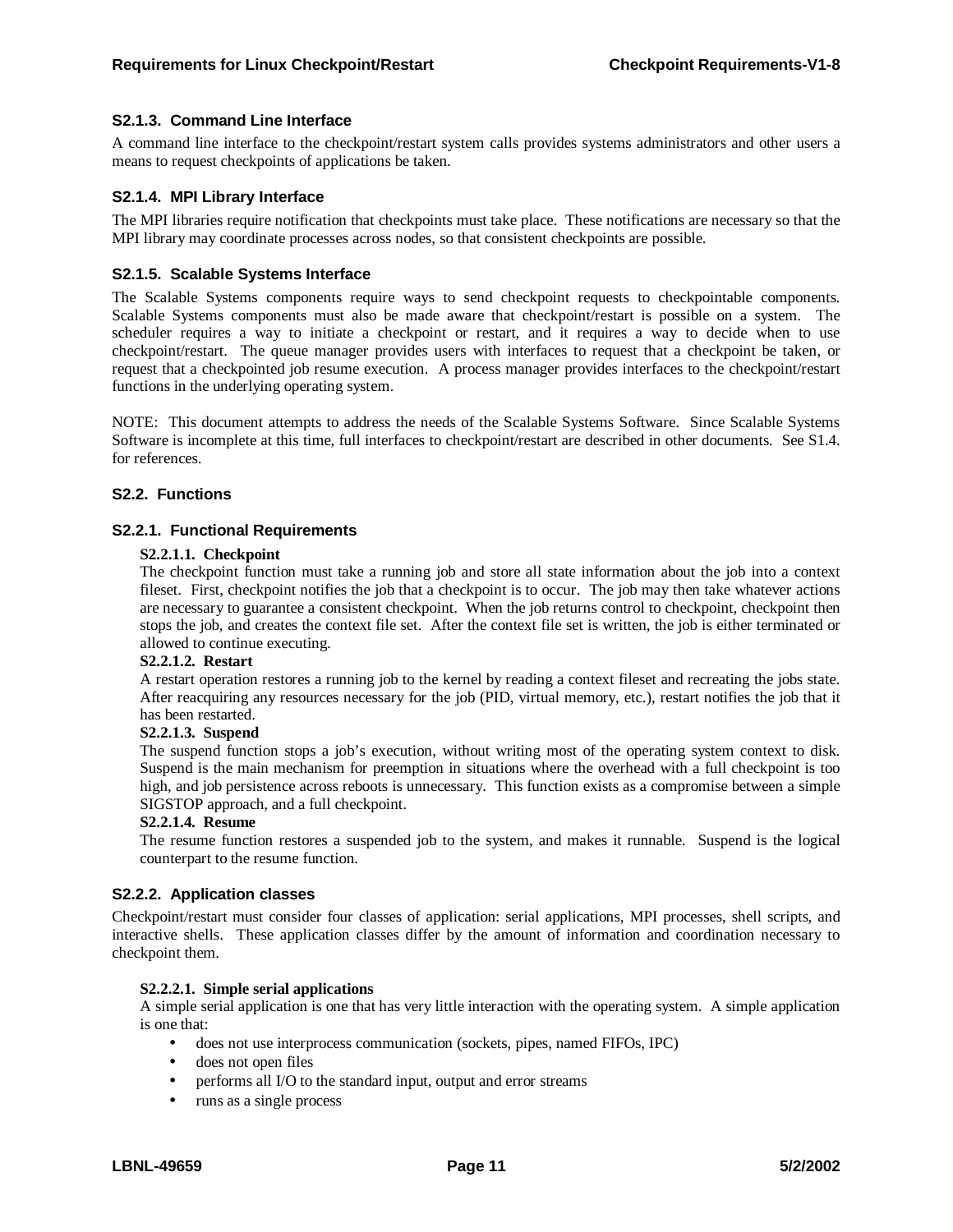#### **S2.2.2.2. MPI Processes**

MPI processes are processes taking part in an MPI application. These processes may use sockets for communication with processes on other nodes. In other cases, they may communicate locally using shared memory. MPI processes may also use a high-speed network interface for communications. These high-speed interfaces typically use proprietary programming interfaces, and cannot easily be handled in a generic fashion. These processes may be treated as simple processes, with the caveat that their communications libraries must be reinitialized.

#### **S2.2.2.3. Shell scripts**

Shell scripts are shells running a script written to disk. These shells typically interact with the signal, terminal and session management functions of the kernel. Shell scripts are composed of multiple processes. Shell scripts often use pipes for communication between processes.

#### **S2.2.2.4. Interactive shells**

An interactive shell is a shell running under a controlling terminal.

## **S2.2.3. Security**

Checkpoint/restart must address concerns for system security. In no case should CR allow a user to gain privileges on a system. CR should allow processes to access only the resources accessible to the invoking process. CR should not grant additional privileges to restarted processes. See section S3.6.2, S3.9.3., and S3.9.8. for full requirements.

#### **S2.2.4. Altered context filesets**

CR must assume that context filesets may be modified at any time. In some cases, these modifications may be benign, compromising no aspect of system security or process execution. In cases where process execution may be altered, CR should assume that modifications are correct, and make no attempt to compensate or correct program execution, except as directed in the context fileset.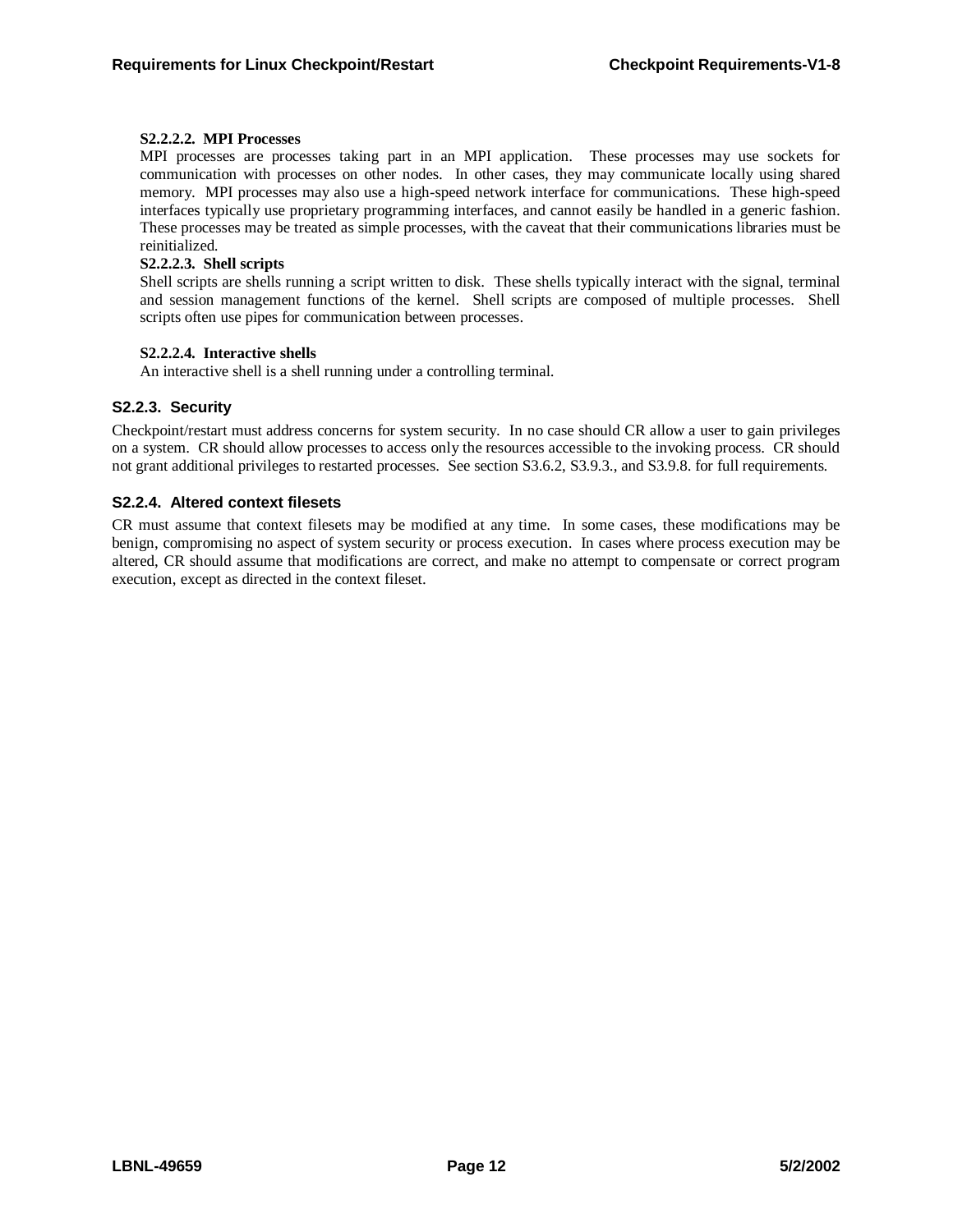| <b>Function</b>            | Full                      | <b>Partial support</b> | No support                |
|----------------------------|---------------------------|------------------------|---------------------------|
|                            | support                   |                        |                           |
| C and Fortran              | X                         |                        |                           |
| Shell scripts              | X                         |                        |                           |
| Interactive shells         | X                         |                        |                           |
| Signal handling            | $\overline{\text{X}}$     |                        |                           |
| Sockets                    |                           |                        | X                         |
| System V IPC               |                           |                        | $\boldsymbol{\mathrm{X}}$ |
| Interval timers            | $\mathbf X$               |                        |                           |
| <b>Statically linked</b>   |                           | $X^1$                  |                           |
| Multithreaded applications | X                         |                        |                           |
| Processes and sessions     | X                         |                        |                           |
| Pipes                      | X                         |                        |                           |
| Named pipes                | X                         |                        |                           |
| System accounting          | $\mathbf X$               |                        |                           |
| Open files                 | $\boldsymbol{\mathrm{X}}$ |                        |                           |
| Mapped files               | X                         |                        |                           |
| <b>Block</b> device files  |                           | $X^2$                  |                           |
| Asynchronous file I/O      |                           |                        | X                         |
| /proc files                |                           | $\text{X}^{3}$         |                           |
| Open-unlinked files        | X                         |                        |                           |
| Locks                      | X                         |                        |                           |
| Pinned memory              | $\boldsymbol{\mathrm{X}}$ |                        |                           |
| Mprotect()'d memory        | X                         |                        |                           |
| Ptrace'd applications      |                           |                        | $\mathbf X$               |

## **S2.2.4. Supported Applications**

- 1. Only supported if the libraries that the original binary was linked against are checkpointable.
- 2. Only support for /dev/null, /dev/zero is provided.
- 3. References to /proc/self/\* are restored, as well as references to /proc/PID, where PID is the PID of another process within the session being checkpointed.

## **S2.3. Users**

This section describes characteristics of the users of checkpoint/restart. We identify five types of user: Applications programmers, end users, systems operators, MPI library developers and systems programmers.

## **S2.3.1. Applications Programmers**

Applications programmers use the checkpoint/restart facilities to make their applications checkpointable. Applications programmers are often unfamiliar with the particulars of the Linux operating system, and may not be familiar with UNIX systems programming in general.

## **S2.3.2. End Users**

End users of checkpoint/restart may be involved with some application development, but are often scientists with no programming experience. These users will use checkpoint/restart to manage the jobs they have running on a system.

## **S2.3.3. Systems Operators**

Systems operators are concerned with the overall operations of the queue system. They use checkpoint/restart inside shell scripts and are often responsible for integrating checkpoint/restart into new environments. They are concerned with the maintenance of the checkpoint/restart systems.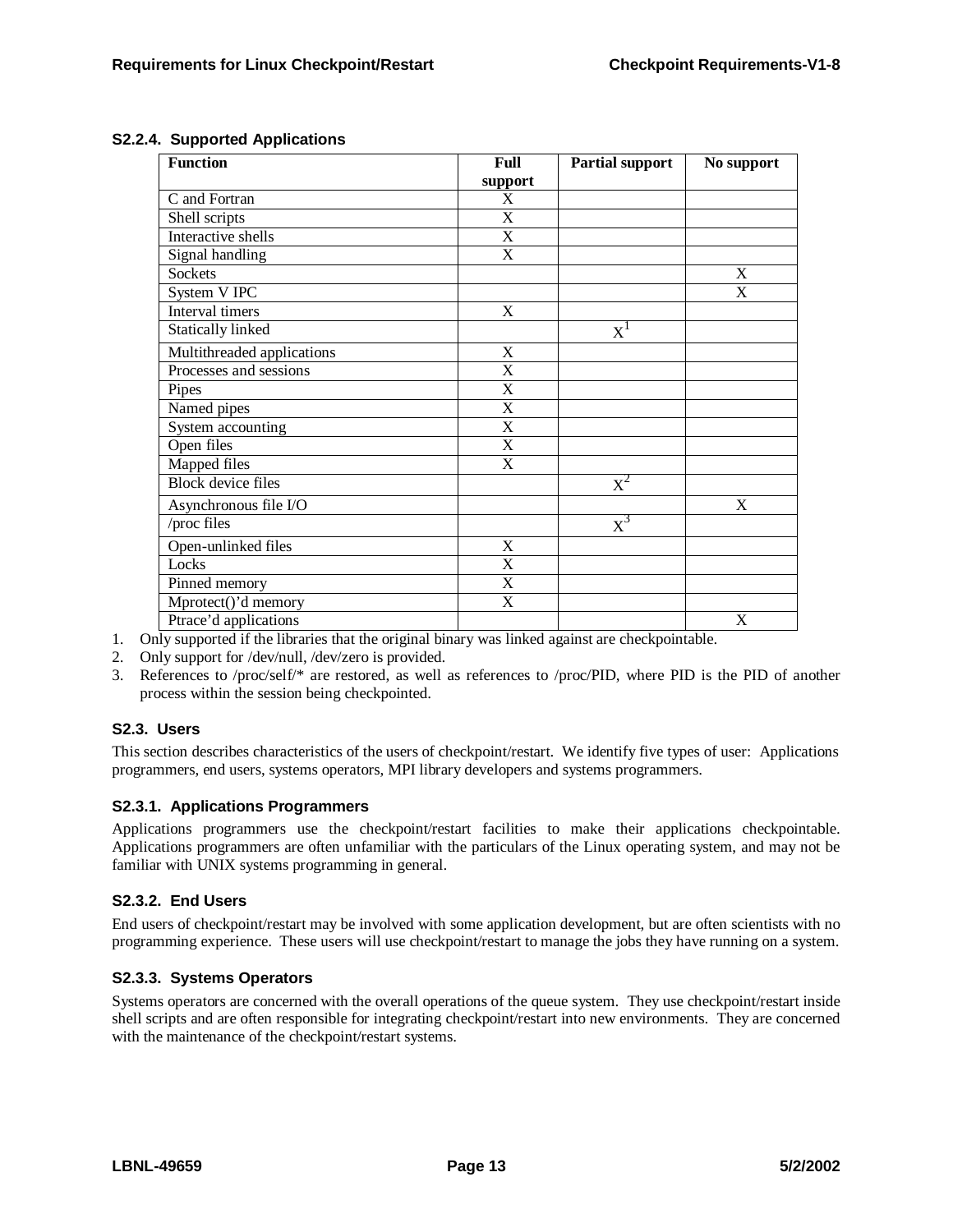## **S2.3.4. MPI Library Developers**

MPI library developers interact with checkpoint/restart by making their MPI libraries functional in the checkpoint/restart environment. MPI developers are familiar with UNIX system programming. One of their goals is to hide checkpoint/restart semantics from applications programmers as much as possible.

## **S2.3.5. Systems Programmers**

Systems programmers interact with checkpoint/restart to write utilities such as shell functions for checkpoint/restart, batch systems, and other applications. Systems programmers are very familiar with UNIX system programming. They are looking to add support for checkpoint/restart to new batch systems, and to use checkpoint/restart in new ways for system functionality.

## **S2.4. Constraints**

This subsection describes some of the limitations of checkpoint/restart, and other needs that we were unable to express in terms of formal requirements.

## **S2.4.1. No sockets**

Due to the difficulty of checkpointing network sockets, CR will make no attempt to checkpoint applications communicating through sockets. UNIX domain sockets and Internet sockets are outside of the scope of this implementation. Checkpoint for these applications will be provided through application callbacks described in S3.6.7.

## **S2.4.2. MPI Applications**

CR must checkpoint and restart applications using an MPI interface.

NOTE: Since modifications to the underlying MPI libraries are usually necessary, applications must be linked with a checkpointable MPI library. Full requirements for checkpointable MPI are described in a separate document. This document describes the options available for checkpointing MPI-1 and MPI-2 applications. See S1.4. for references.

## **S2.4.3. No POSIX 1003.1m**

POSIX started work on a standard checkpoint/restart interface, POSIX 1003.1m. POSIX never finalized 1003.1m. The group assigned to 1003.1m abandoned the work due to manpower constraints. Due to the status of this standard, compliance with POSIX 1003.1m is not a requirement for CR.

## **S2.4.4. No application implemented checkpoint**

Some applications implement their own checkpoint/restart. CR has no role in checkpointing these applications.

## **S2.4.5. Undefined ptrace behavior**

ptrace calls allow a process to monitor the activity of another process. CR will not attempt to cover applications using ptrace. Behavior for ptrace is undefined, but may be added in a later release.

## **S2.4.6. No System V IPC (Messages & semaphores)**

Although System V IPC is sometimes a useful IPC mechanism, CR will not attempt to address applications using System V message queues, semaphores, or shared memory. This feature may be added if deemed necessary.

## **S2.4.7. No shared file system assumed**

In a process migration role, CR must make certain assumptions about the nature of the underlying file system. CR should assume that the name, path, and contents of files remain constant when moving processes between nodes. CR should not assume that inode numbers are constant. CR should not assume that file systems are shared between the restarting and checkpointing nodes. CR should not assume that a file system (e.g. NFS or GFS) is shared between nodes participating in a migration.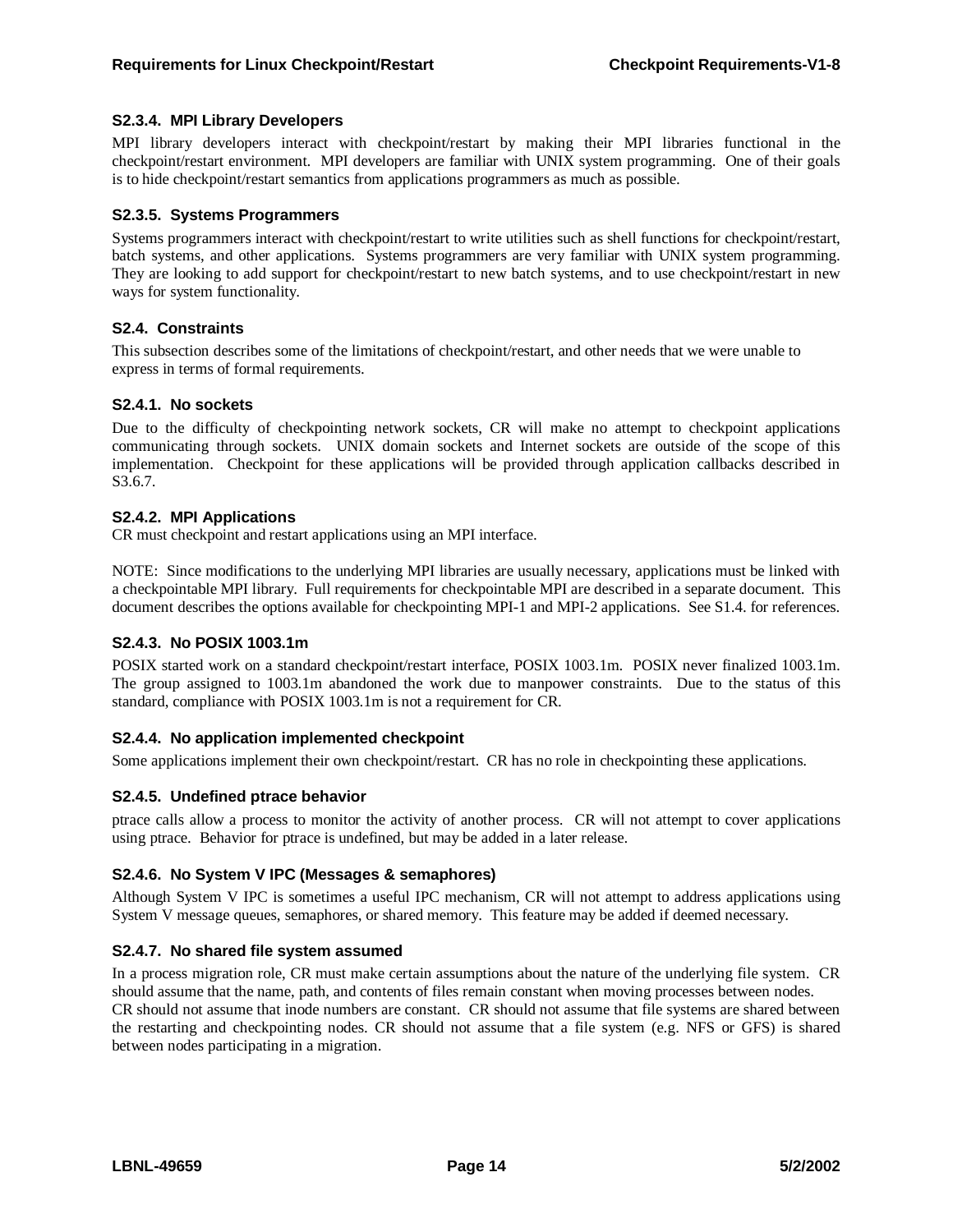## **S2.4.8. Limited support for statically linked binaries**

CR should allow statically linked binaries to be checkpointed. It may be impossible for CR to restart an arbitrary statically linked binary, since the binary may have been linked against a non-checkpointable library. For example, an MPI application may be linked with a version of MPI that does not have support for CR coordination.

## **S2.4.9. Limited support for files in /proc/pid/**

CR should allow processes with files open in /proc/pid to be restartable. The restarted /proc/pid files should exist within the scope of the processes checkpointed in a single call to the checkpoint system call.

## **S2.4.10. Limited support for block device files**

It is not necessary for CR to restart processes accessing arbitrary block device files. Such applications are rare (examples are databases and file system integrity checks), and are generally not scientific applications. Support for certain block device files will be added in special cases (e.g. /dev/zero, /dev/null).

## **S2.4.11. Some support for kernel version change**

CR should allow processes to migrate through changes in kernel versions. CR is not required to support arbitrary changes in kernel versions (e.g. 2.5.2 to 0.99). CR should permit context files to be valid through changes in the kernel patchlevel (e.g. 2.4.3 to 2.4.4), or through recompiles of the same kernel version.

## **S2.4.12. No asynchronous I/O**

CR will not attempt to cover applications using asynchronous I/O.

# **S3. Specific Requirements**

This section lists requirements for the Checkpoint/Restart System.

In this section, mandatory requirements for checkpoint/restart are indicated by the phrase: "CR shall." SHOULD is used to denote constraints, negative requirements and nonessential requirements. WILL is used to describe statements of fact.

## **S3.1. Performance Requirements**

## **S3.1.1. Preemption overhead**

Since checkpoint/restart is intended mainly for process preemption, it must take care not to introduce so much overhead that the original utilization or throughput benefits are lost.

**S3.1.1.1. Time to take a checkpoint:** The time to take a checkpoint should be largely dominated by the time to write the context fileset to disk.

**S3.1.1.2. Time to start a checkpoint:** The time to start a checkpoint, i.e. the time between invocation of the checkpoint system call, and the completion of the applications checkpoint handlers (see S3.6.4. ) should be kept small.

**S3.1.1.3. Time to restart:** A restart operation should be dominated by the time to read the context file set from disk.

**S3.1.1.4. Time to suspend:** A suspend operation should be dominated by the time to arrange for the process address space to be written to disk.

**S3.1.1.5. Time to resume:** A resume operation should be dominated by the time to reload the process address space from disk.

## **S3.1.2. Runtime overhead for processes**

CR should not introduce significant overhead to processes while they execute.

## **S3.1.3. Size of context fileset**

CR should minimize the size of the context fileset. CR should attempt to optimize for shared address spaces and identical mapped regions by saving only a single copy of these regions to disk.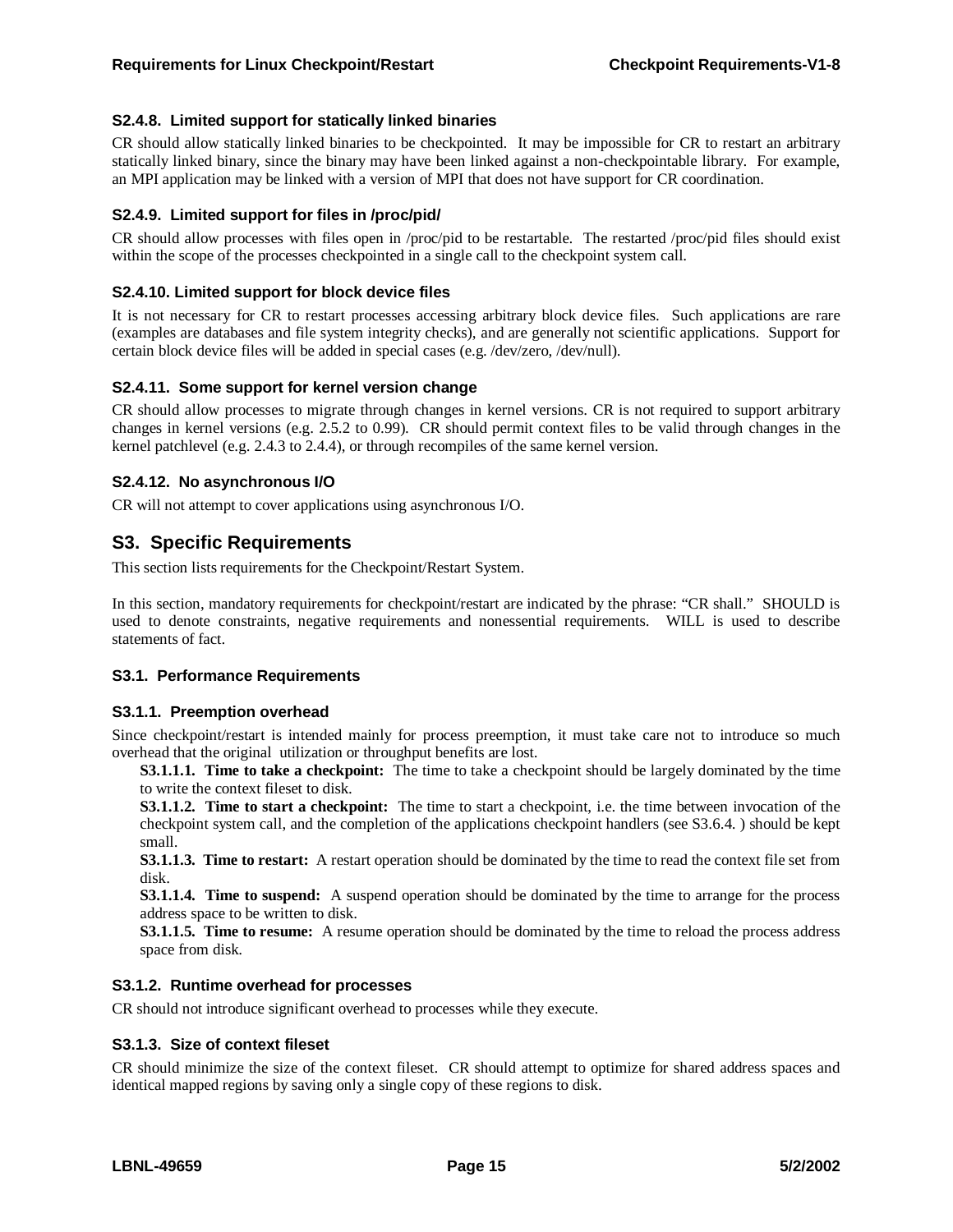## **S3.2. Supported Platforms**

**S3.2.1. Linux:** CR shall be implemented for the Linux 2.4 kernel.

#### **S3.2.2. Architectures**

**S3.2.2.1. Intel IA/32:** CR shall support processes running on the Intel IA/32 processor.

**S3.2.2.2. Intel IA/64:** CR shall support processes running on the Intel IA/64 processor.

**S3.2.2.3. Alpha:** CR shall support processes on the Alpha processor.

## **S3.2.3. SMP Support**

**S3.2.3.1. SMP:** CR shall support processes running on symmetric multiprocessor kernels. **S3.2.3.2. Single:** CR shall support processes running on single CPU kernels.

## **S3.3. Applications Coverage**

This section describes requirements for application coverage.

## **S3.3.1. C**

CR shall checkpoint and restart applications written in C.

## **S3.3.2. Fortran**

CR shall checkpoint and restart applications written in Fortran.

## **S3.3.3. Interpreted Scripts**

CR shall checkpoint and restart applications written in the common scripting languages.

**S3.3.3.1.** CR should not interfere with the job control facilities of an interpreter or a scripting language.

**S3.3.3.2.** CR shall checkpoint and restart applications written in the following scripting languages:

- a) Bourne Shell (/bin/sh)
- b) Korn Shell (/bin/ksh)
- c) Bourne Again Shell (/bin/bash)
- d) C Shell (/bin/csh)
- e) TCSH (/bin/tcsh)
- f) Perl
- g) Python
- h) Tcl
- i) Java

## **S3.3.4. MPI Applications**

CR shall checkpoint and restart applications that make use of an MPI Library. (NOTE: Full requirements for checkpointable MPI are described in a separate document. See the references in S1.4.)

**S3.3.5. Interactive Sessions:** CR shall checkpoint and restart interactive UNIX sessions (i.e. Sessions with a controlling TTY.)

## **S3.3.6. Multi-thread / Multi-process Applications**

CR shall checkpoint and restart applications consisting of multiple threads of control, started through the common mechanisms (fork, vfork and pthread\_create).

## **S3.4. Relevant Standards**

## **S3.4.1. Scalable Systems Software**

CR shall operate under the Scalable Systems Software suite.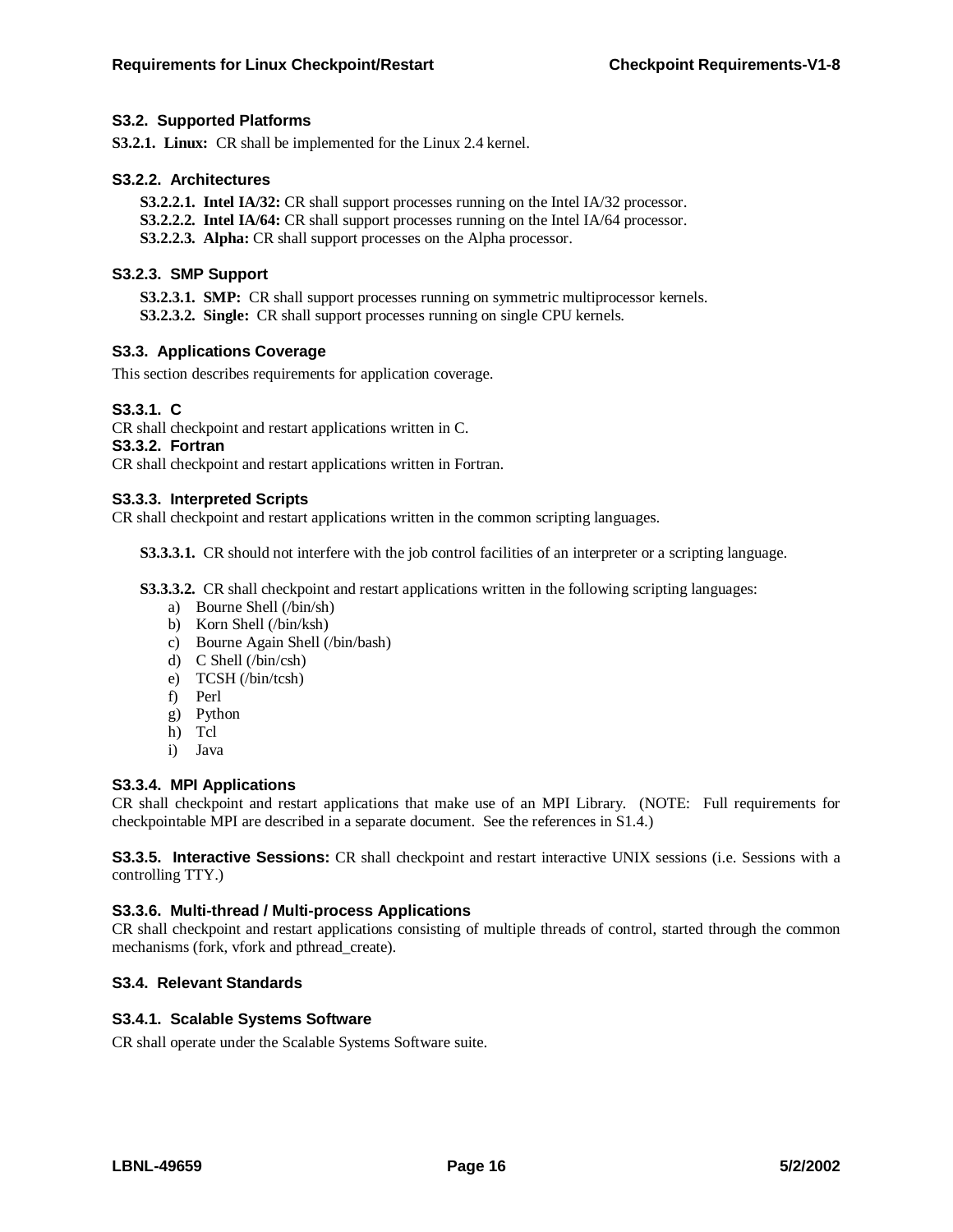## **S3.5. Transparency**

CR should not require large changes to application source code to make an application checkpointable. In most cases, no changes to application source code will be necessary.

#### **S3.5.1. No redesign of applications**

CR shall be compatible with the programming models used by existing applications.

#### **S3.5.2. Unmodified source code**

CR shall be compatible with existing application source code.

- **S3.5.2.1.** CR shall not require significant changes to the source of existing applications.
- **S3.5.2.2.** CR shall document changes necessary to make applications checkpointable.

#### **S3.5.3. Object file support**

CR should not require changes to application source code or object files. Where possible, it should be possible to checkpoint applications built from existing object files and libraries without recompilation of the application. This may not be possible if the object file was never checkpointable in the first place (for instance, an unmodified MPI library). It should be possible to take, for example, an application linked with a simple math library or similar object and checkpoint the process.

**S3.5.3.1.** CR shall be compatible with existing object files (i.e. built without support for checkpoint/restart).

#### **S3.5.4. Same linked libraries**

CR shall be compatible with existing dynamically linked binaries (i.e. built without support for checkpoint/restart.

#### **S3.5.5. No changes in semantics**

CR shall preserve the semantics provided by existing libraries.

#### **S3.6. External Interfaces**

#### **S3.6.1. Command line interface**

**S3.6.1.1.** CR shall provide a command to checkpoint a process.

**S3.6.1.2.** CR shall provide a command to restart a process.

**S3.6.1.3.** CR shall provide a command to checkpoint a session.

**S3.6.1.4.** CR shall provide a command to restart a session.

**S3.6.1.5**. CR shall provide a command to suspend a process.

**S3.6.1.6.** CR shall provide a command to resume a process.

**S3.6.1.7.** CR shall provide a command to suspend a session.

**S3.6.1.8.** CR shall provide a command to resume a session.

**S3.6.1.9.** CR shall provide a command to determine whether a processes or sessions described in a context fileset are not restartable.

**S3.6.1.10**. CR shall provide a command to list the contents of a context fileset to standard output.

**S3.6.1.11.** If any of the commands provided in this section are unable to checkpoint or restart the appropriate object, CR shall return an error code indicating the reason for failure.

## **S3.6.2. Security**

**S3.6.2.1. Privileges for checkpoint**: CR shall ensure that only a user with permission to send a signal to a process may successfully initiate a checkpoint request.

**S3.6.2.2. Privileges for restart:** CR shall ensure that only a user with privileges to read the context fileset and signal a process described in the fileset may successfully restart a process.

**S3.6.2.3. Privileges for suspend**: CR shall ensure that only a user with permission to send a signal to a process may successfully suspend a requested process or session.

**S3.6.2.4. Privileges for resume**: CR shall ensure that only a user with permission to send a signal to a suspended process may successfully resume a requested process or session.

**S3.6.2.5. Permissions on context fileset:** CR shall ensure that context files are readable only by the user of the checkpointed process and writable by no one.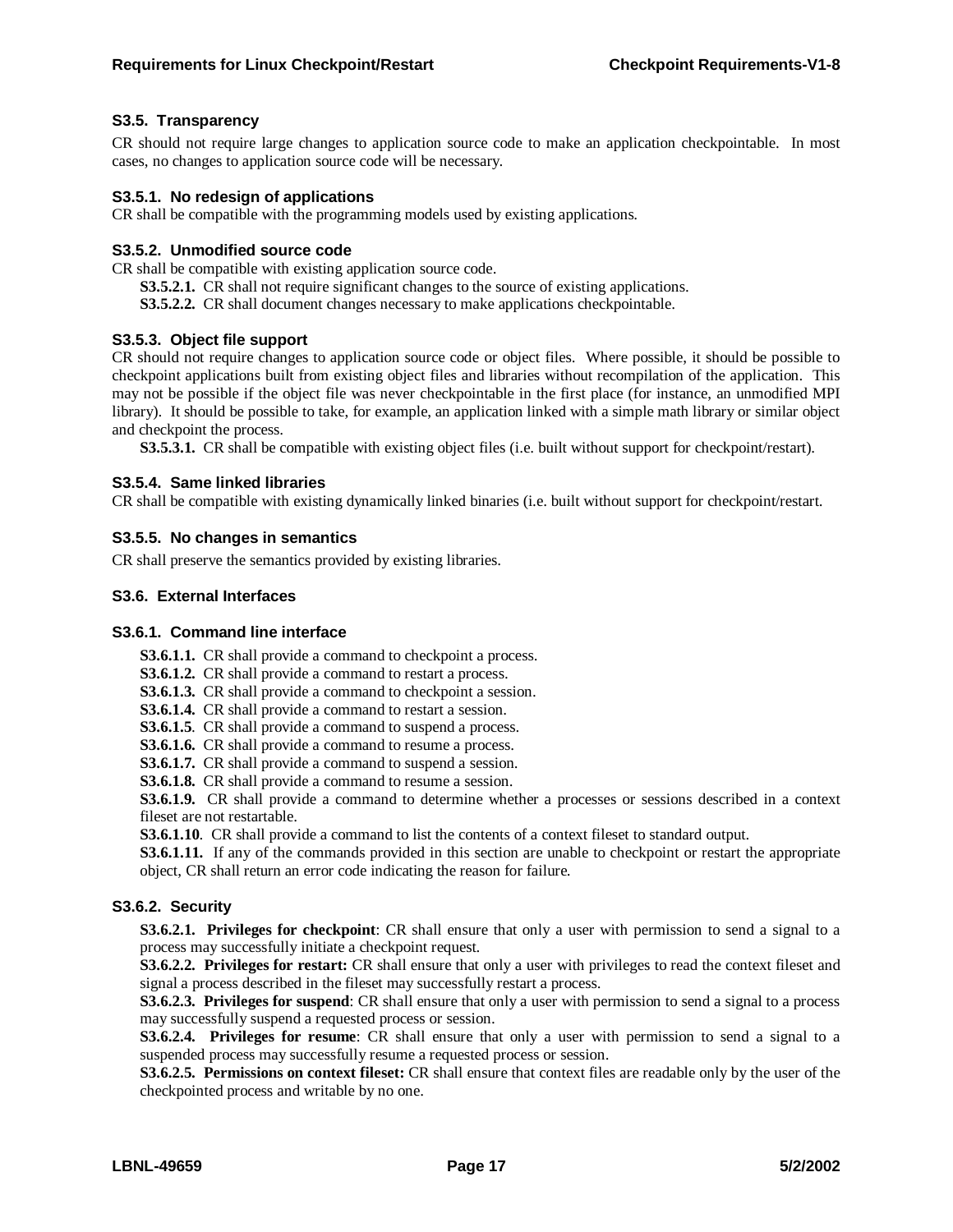**S3.6.2.6. Default ownership:** CR shall ensure that context files are owned by the user of the checkpointed process, if a process is checkpointed.

**S3.6.2.7.** CR shall ensure that context files shall be owned by the user of the session leader, if a session is checkpointed.

## **S3.6.3. Context file interface**

**S3.6.3.1.** CR shall provide a C-callable API interface to read the contents of a context fileset.

**S3.6.3.2.** CR shall provide a C-callable API interface to modify the contents of a context fileset.

**S3.6.3.3.** CR shall provide access to all objects described in section S3.9. that are saved in a fileset.

**S3.6.3.4.** CR shall provide access to the following additional information:

- a) The time that the checkpoint was taken
- b) The user who initiated the checkpoint
- c) Output of the uname system call at the time the checkpoint was taken
- d) The architecture (Intel, Alpha, etc) that the checkpoint was taken on

## **S3.6.4. System call interface**

**S3.6.4.1. System initiated checkpoints:** CR shall provide a system call to initiate a checkpoint of a given process or session.

**S3.6.4.2. checkpoint-terminate:** CR shall send the checkpointed process a specified signal after the checkpoint has taken place, if directed to do so by the process invoking the checkpoint system call.

**S3.6.4.2.1. checkpoint-continue:** CR shall allow a process to continue execution after a checkpoint has occurred, unless directed to terminate the process.

**S3.6.4.3.** CR shall allow a process to checkpoint itself.

**S3.6.4.4.** CR shall allow a process to checkpoint its own session.

**S3.6.4.5.** CR shall provide a system call to initiate a restart from a context fileset.

**S3.6.4.5.1.** If a resource required by the process is unavailable, or in use at the time of resource, CR shall abort the restart operation and return an error code indicating the reason for the failure.

**S3.6.4.5.2. Context file validation:** CR shall check context filesets for validity during a restart. If CR is passed an invalid input file, CR shall return an error code indicating the reason for failure.

**S3.6.4.6.** CR shall ensure that a waiting (e.g. through wait(2)) process receives notification if the process being waited on exits due to a checkpoint terminating the process.

**S3.6.7. Application callbacks:** CR shall provide processes with notifications of checkpoint, resume and restart events.

**S3.6.7.1.** CR shall notify processes when a checkpoint is to occur (before the kernel takes a checkpoint) to allow the processes to prepare itself accordingly.

**S3.6.7.2.** CR shall notify processes that they are continuing execution immediately after a checkpoint has completed.

**S3.6.7.3.** CR shall notify processes when a restart has completed.

**S3.6.7.4.** CR shall allow applications to block notification in certain critical sections of code to prevent a checkpoint from being taken during critical sections of code.

**S3.6.7.5.** CR shall allow applications to re-enable checkpointing so that checkpoints may be taken upon leaving a critical section of code.

**S3.6.8. Control over checkpoint behavior**: CR shall provide an interface to control behavior for checkpointable objects within the operating system.

**S3.6.8.1.** CR shall have controls for behavior of the following objects during checkpoint:

files

shared libraries

**S3.6.8.2.** CR shall accept parameters that specify appropriate behavior for checkpointable objects through the system call interface.

**S3.6.8.3.** CR shall accept parameters to be passed to the CR system call through the CR command line interface.

**S3.6.8.4.** CR shall allow the user invoking checkpoint to specify the following behaviors for any arbitrary set of files (including files that are not open at the time of the checkpoint):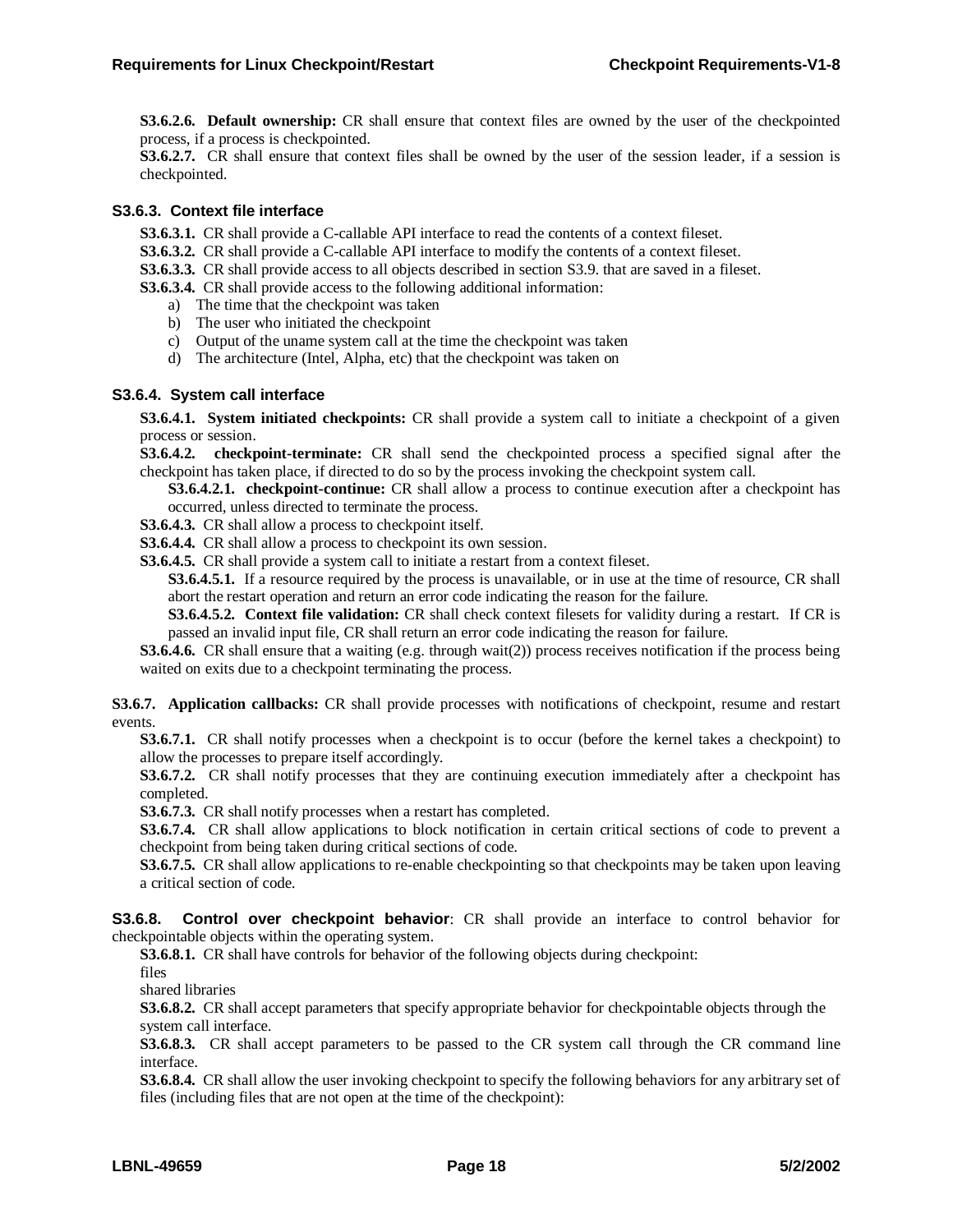- a) check
- b) nocheck
- c) truncate
- d) notruncate
- e) backup\_restore
- f) backup\_anonymous.

The meaning of these flags is described in section S3.9.8.

**S3.6.8.5. Control for shared libraries and dynamic libraries:** Saving of shared libraries is described in section S3.9.8.5.

**S3.6.8.5.1.** An option will be provided to make checkpoint save entire shared library or dlopen'd region rather than omitting read-only text sections. This is intended to allow checkpoint/restart across shared library upgrades.

## **S3.7. Checkpoint Environment**

## **S3.7.1. Application in system call**

**S3.7.1.1.** CR shall checkpoint processes using a slow system call (see S1.4.) at the time of checkpoint.

**S3.7.1.2.** CR shall restart processes using a slow system call.

**S3.7.1.3.** When possible, CR shall ensure that slow system calls shall be reissued when the processes is restarted.

**S3.7.1.4.** If a slow system call cannot be reissued, CR shall ensure that the system call returns EINTER to the application.

## **S3.8. Restart Environment**

## **S3.8.1. Process migration**

CR shall allow sessions or processes described in a context fileset to be restarted on nodes different from the node where the checkpoint was taken if all resources are successfully obtainable.

## **S3.8.2. System reboot**

CR shall allow sessions or processes described in a context to be restarted regardless of whether the node has been rebooted since the time the context fileset has been created.

## **S3.8.3. Shared libraries**

CR shall restart processes using runtime loaded libraries under the following conditions:

**S3.8.3.1.** If a flag was passed to the checkpoint system call requesting the shared library to be saved with the process or session.

**S3.8.3.2.** If the name and length of the shared libraries are unchanged since the checkpoint took place.

## **S3.9. Operating System Context**

This section describes data associated with the operating system kernel.

**S3.9.1.** CR shall save all information necessary to restore a process during a checkpoint.

**S3.9.2.** CR shall restore processes to the state that existed at the time a checkpoint took place.

## **S3.9.3. Process credentials**

## **S3.9.3.1. UID**

**S3.9.3.1.1.** CR shall save all UIDs associated with a checkpointed process.

- a) UID
- b) effective UID
- c) saved UID
- d) filesystem UID

**S3.9.3.1.2.** If a root process invokes the restart system call, CR shall set the UIDs of the restarted processes to the respective UIDs stored in the context fileset.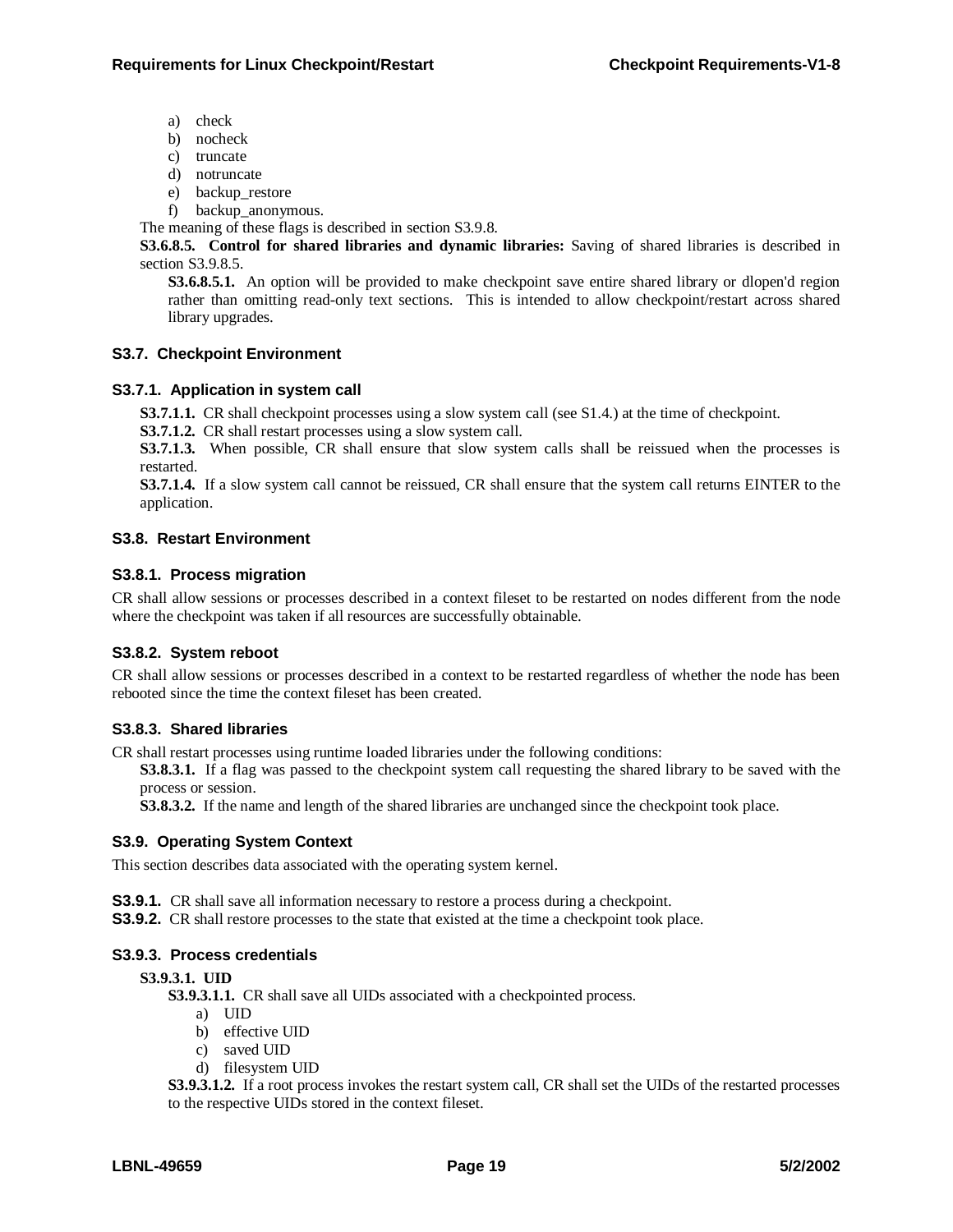**S3.9.3.1.3.** If a non-root process invokes the restart system call, CR shall set the UIDs of the restarted processes to the UIDs of the process invoking the restart system call. See section S3.6.3. for more information.

## **S3.9.3.2. GID**

**S3.9.3.2.1.** CR shall save all GIDs associated with a checkpointed process.

- a) GID
- b) effective GID
- c) saved GID
- d) filesystem GID

**S3.9.3.2.2.** If a root process invokes the restart system call, CR shall set the GIDs of the restarted processes to the respective GIDs stored in the context fileset.

**S3.9.3.2.3.** If a non-root process invokes the restart system call, CR shall set the GID of the restarted processes to the GID of the process invoking the restart system call. See section S3.6.3. for more information.

#### **S3.9.3.3. Supplementary GIDs**

**S3.9.3.3.1.** CR shall save the supplementary group IDs of all checkpointed processes.

**S3.9.3.3.2.** If a root process invokes the restart system call, CR shall set the supplementary group IDs of the restarting processes to the supplementary group IDs of the user stored in the context fileset.

**S3.9.3.3.3.** If a non-root process invokes the restart system call, CR shall set the supplementary GIDs of the restarted processes to the intersection of the supplementary GIDs of the process invoking the

restart system call and the supplementary GIDs owned by the restarting process. See section S3.6.3. for more information.

## **S3.9.3.4. Capabilities**

**S3.9.3.4.1.** CR shall save a process' capabilities.

**S3.9.3.4.2.** If a non-root process invokes the restart system call, CR shall set the capabilities of the restarting process to the capabilities of the calling process.

**S3.9.3.4.3.** If a root process invokes the restart system call, CR shall set the capabilities of the restarting process to the intersection of the capabilities stored in the context fileset and the capabilities held by the current process.

## **S3.9.4. TTY**

**S3.9.4.1.** CR shall checkpoint processes using an interactive terminal.

**S3.9.4.2**. CR shall save state associated with the terminal device.

**S3.9.4.3.** CR shall restore the controlling terminal to the saved state.

#### **S3.9.5. UNIX Process Groups and Sessions**

#### **S3.9.5.1. PPID**

**S3.9.5.1.1.** CR shall save the parent PID of all checkpointed process.

**S3.9.5.1.2.** When restarting sessions, CR shall restore the parent PID of all restarting processes other than a session leader.

**S3.9.5.1.3.** CR shall set the parent PID of a restarting session leader to the process invoking the restart call.

**S3.9.5.1.4.** When asked to restart a single process, CR shall set the parent PID of a restarting process to the PID of the process invoking the restart system call.

#### **S3.9.5.2. PID**

**S3.9.5.2.1.** CR shall save the PID of all checkpointed processes.

**S3.9.5.2.2.** CR shall restore the PIDs of checkpointed process.

**S3.9.5.2.3.** If the PID of a checkpointed process is in use at the time of a restart, CR shall return an error code through the restart system call.

#### **S3.9.5.3. Process groups**

**S3.9.5.3.1.** CR shall save all process groups within a session.

**S3.9.5.3.2.** CR shall restore saved process groups.

**S3.9.5.3.3.** CR shall save the process group id (pgid) of all processes.

**S3.9.5.3.4.** CR shall restore the process group id (pgid) of all processes within a process group.

**S3.9.5.3.5.** If a process group id of a restarting session is in at the time of a restart, CR shall return an error code through the restart system call.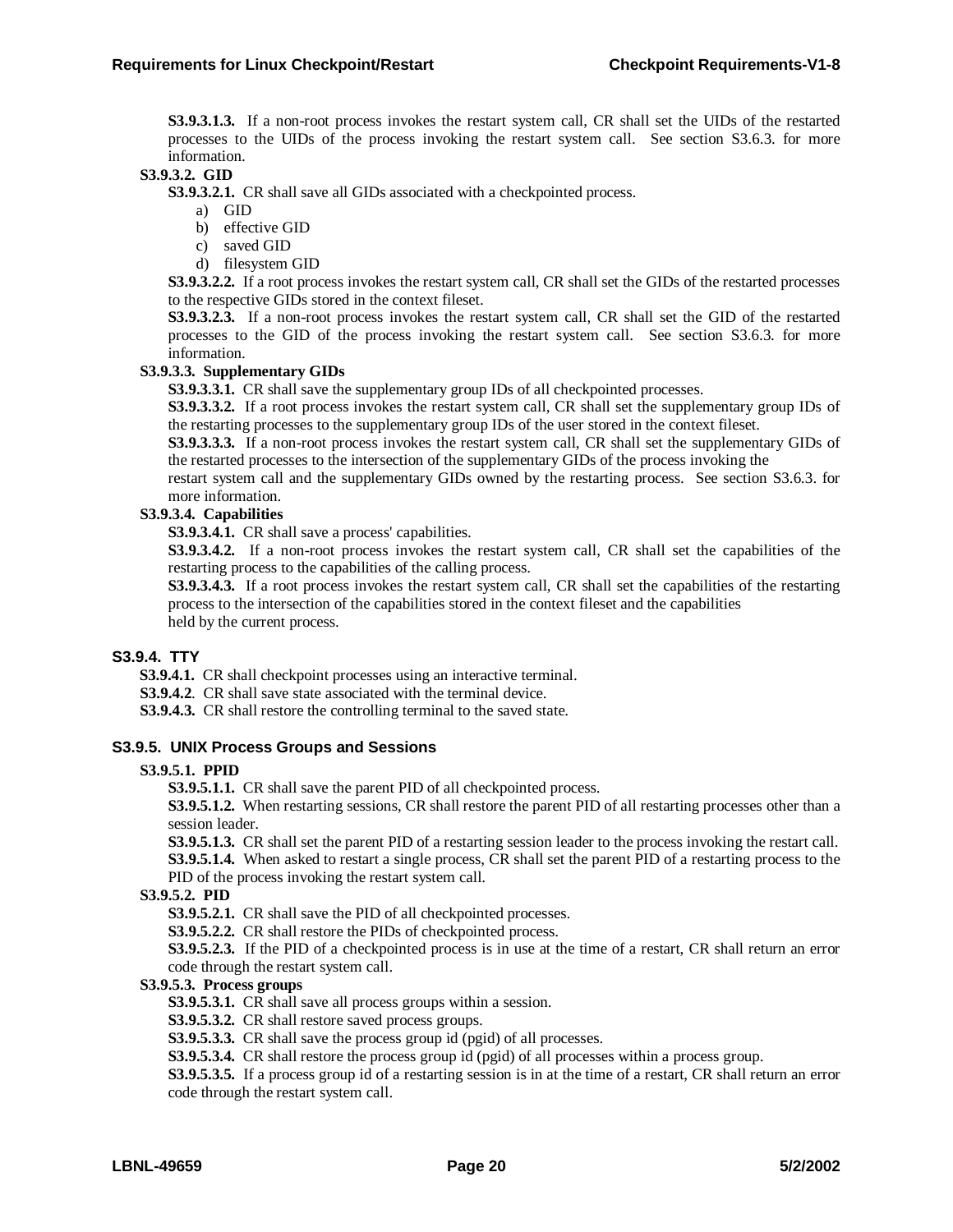**S3.9.5.3.6.** If a single process is restarting, CR shall set the process group id of the process to the process group id of the process invoking the restart call.

**S3.9.5.4. Sessions**

**S3.9.5.4.1.** CR shall save the session ID of a checkpointed process.

**S3.9.5.4.2.** If the session ID of a restarting session is in use at the time of a restart, CR shall return an error code through the restart system call.

**S3.9.5.4.3.** When restarting a single process, CR shall set the session ID of the restarting process to the session ID of the process invoking the restart system call.

**S3.9.5.4.4.** When restarting a session, CR shall send a HUP signal to all members of the session invoking the restart system call.

## **S3.9.6. Interprocess Communications**

## **S3.9.6.1. Named pipes**

**S3.9.6.1.1.** CR shall save data stored in named pipes during a checkpoint.

**S3.9.6.1.2.** CR shall restore data in a named pipe during restart.

**S3.9.6.1.3.** CR shall restore named pipes that exist between two processes if those two processes were checkpointed as part of the same session.

**S3.9.6.1.4.** CR shall recreate the file system entry for a named pipe if the file does not exist during the restart.

#### **S3.9.6.2. Pipes**

**S3.9.6.2.1.** CR shall save data stored in pipes during a checkpoint.

**S3.9.6.2.2.** CR shall restore data in a pipe during restart.

**S3.9.6.2.3.** CR shall restore pipes that exist between two processes if those two processes were checkpointed as part of the same process group or session.

## **S3.9.7. Accounting and Resource Limits**

#### **S3.9.7.1. CPU time usage**

**S3.9.7.1.1.** CR shall save all process accounting information associated with a process.

**S3.9.7.1.2.** CR shall reset CPU time accounting information associated with a process to zero during a restart.

#### **S3.9.7.2. Resource limits**

**S3.9.7.2.1.** CR shall save a process' resource limits (set by setrlimit).

**S3.9.7.2.2.** CR shall restore a process' resource limits (set by setrlimit) unless these limits are larger than those set for the process invoking the restart system call.

**S3.9.7.2.3.** If the resource limits described by a context fileset are larger than those set for the process invoking the restart system call, CR shall set the resource limits of the restarting process to the limits of the process invoking the restart system call.

## **S3.9.8. Files**

#### **S3.9.8.1. Open files**

**S3.9.8.1.1.** CR shall save a process' file descriptors.

**S3.9.8.1.2.** CR shall restore a process' file descriptors, unless these descriptors are overridden (see S3.9.8.1.5. and S3.9.8.1.6. )

**S3.9.8.1.3.** CR shall set the file descriptors of the session leader to those of the process invoking the restart system call.

**S3.9.8.1.4.** CR shall set the file descriptors of a single restarting process to those of the process invoking the restart system call.

**S3.9.8.1.5.** CR shall honor the requirements in section S3.9.8.1. , unless special support for the file overrides these these requirements. (described in S3.9.8.4. )

**S3.9.8.1.6.** CR shall save the close-on-exec flag associated with a file descriptor.

**S3.9.8.1.7.** CR shall restore the close-on-exec flag associated with a file descriptor.

**S3.9.8.1.8. File mode**: CR shall reopen file descriptors with the same mode ('r', 'w', etc.) they had at time of checkpoint.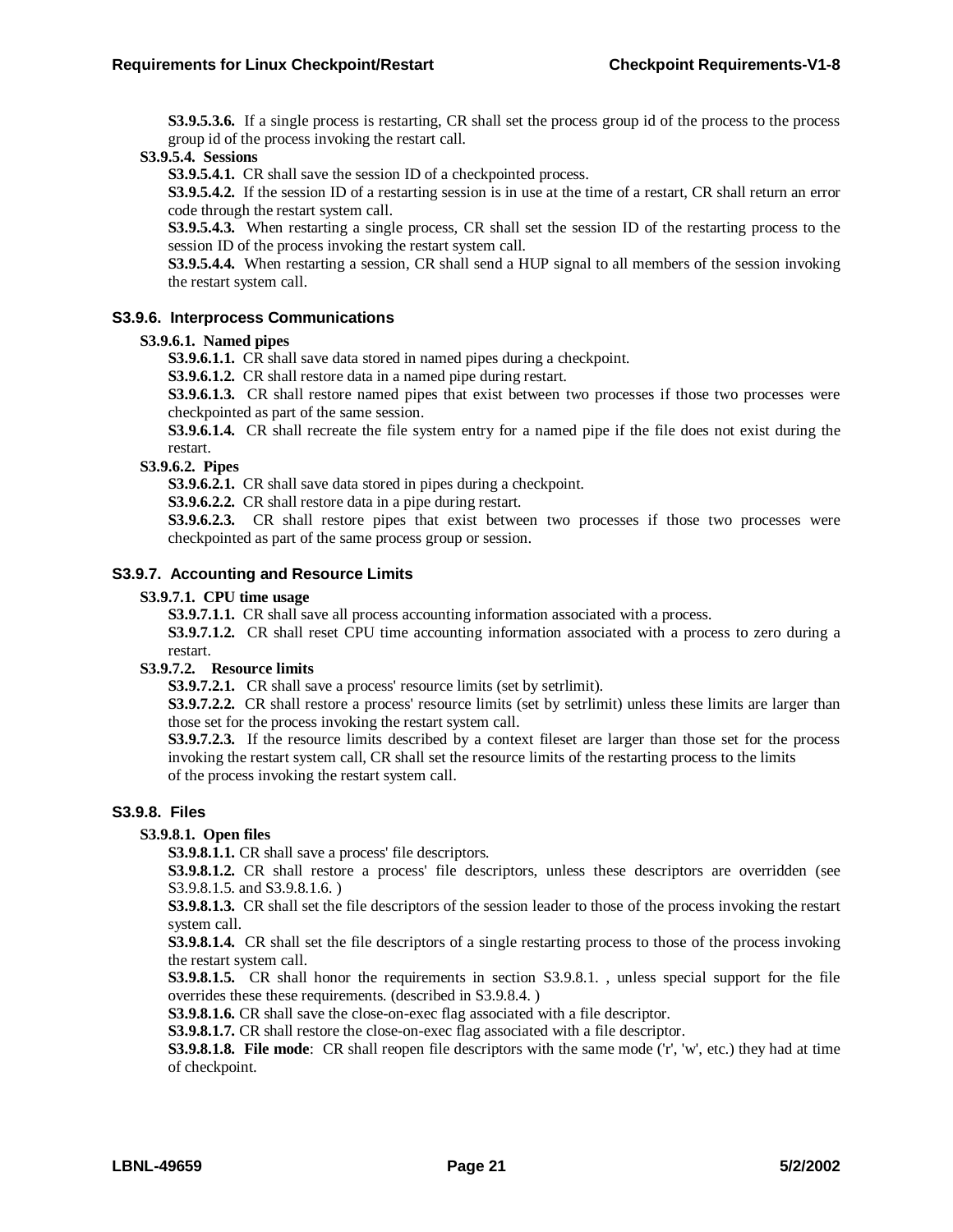#### **S3.9.8.2. Checking and restoration of file contents:**

CR shall allow the following flags to be specified at checkpoint. Specified files do not need to be open by any processes in the checkpoint at the time of the checkpoint for the behaviors to apply.

**S3.9.8.2.1. Unchangeable:** whether or not the file was open at checkpoint, CR shall record a checksum of the file. Restart will fail if the file has been modified (i.e. its checksum is different). If the "Truncate" flag (see below) is also specified, the behavior is slightly different: if the file has only been modified by having new bytes appended to it, it will be restored to its checkpoint state by being truncated to its original length. In either case, if restart succeeds, and the file was open at the time of the checkpoint, restart will reopen the file and restore the file

pointer to the position it had at checkpoint.

**S3.9.8.2.2. Changeable:** No checks for file modification are performed. If a file was open at checkpoint, at restart CR shall reopen the file and seek to the position the file pointer had at checkpoint. If the "Truncate" flag is also specified, the file will be set to the size it had at checkpoint (if it is shorter than it was at checkpoint, it is extended with 0 bytes).

**S3.9.8.2.3. Append:** No checks for file modification are made. If a file was open at time of checkpoint, restart shall reopen the file and seek to the end of the file. This is often useful for log files.

**S3.9.8.2.4. Backup** restore: whether or not the file was open at time of checkpoint, a full copy of it shall be stored at checkpoint. At restart, the saved copy shall be reinstated on the filesystem (overwriting any existing version). If the file was open, it is reopened and the file pointer seeked to the same position.

**S3.9.8.2.5. Backup\_anonymous:** if and only if the file was open at checkpoint, a copy of file is made and stored. At restart, the saved version is not substituted for whatever version exists on regular filesystem: instead the saved file is opened as an anonymous file (with pointer seeked to location at checkpoint). The anonymous file will disappear at program exit.

**S3.9.8.2.6. Truncate:** Modifies behavior of Checksum and Nochecksum, as described above.

**S3.9.8.2.7.** CR shall allow these flags to be specified on a per-file basis.

#### **S3.9.8.3. Standard IO**

**S3.9.8.3.1.** CR shall restore the standard input of processes part of a session that are not session leaders.

**S3.9.8.3.2.** CR shall restore the standard output of processes part of a session that are not session leaders.

**S3.9.8.3.3.** CR shall restore the standard error of processes part of a session that are not session leaders. **S3.9.8.4. Special files**

**S3.9.8.4.1. /dev/null:** CR shall restore references to /dev/null.

**S3.9.8.4.2. /dev/zero:** CR shall restore references to /dev/zero.

**S3.9.8.4.3. /dev/tty:** CR shall ensure that all references to /dev/tty in the context fileset are restored to /dev/tty of the controlling process.

**S3.9.8.4.3. Aliases to /dev/tty:** CR shall ensure that aliases to the /dev/tty in the context fileset are restored to the corresponding alias of the controlling process.

**S3.9.8.4.4. /dev/random:** CR shall restore references to /dev/random.

**S3.9.8.4.5. /dev/urandom:** CR shall restore references to /dev/urandom.

**S3.9.8.4.6. /proc/self/\*:** CR shall restore references to /proc/self.

**S3.9.8.4.7. /proc/\_pid\_/\*:** CR shall restore references to /proc/pid, where pid is the PID of a process described in the context fileset.

**S3.9.8.5. mmap()'d files**

**S3.9.8.5.1. Private mappings:** CR shall restore mappings created with the MAP\_PRIVATE flag set.

**S3.9.8.5.2. Shared mappings:** CR shall restore mappings with the MAP\_SHARED flag set.

#### **S3.9.8.6. Unlinked files**

**S3.9.8.6.1.** CR shall save open-unlinked files.

**S3.9.8.6.2.** CR shall restore open-unlinked files.

**S3.9.8.7. umask**

**S3.9.8.7.1.** CR shall save the umask of a process.

**S3.9.8.7.2.** CR shall restore the umask of a process.

**S3.9.8.8. Locks**

**S3.9.8.8.1.** CR shall save the locks that a process holds.

**S3.9.8.8.2.** If the process exits, CR shall release file locks after a checkpoint is taken.

**S3.9.8.8.3.** CR shall reacquire file locks during a restart.

**S3.9.8.8.4.** CR shall abort a restart operation if it is unable to reacquire locks.